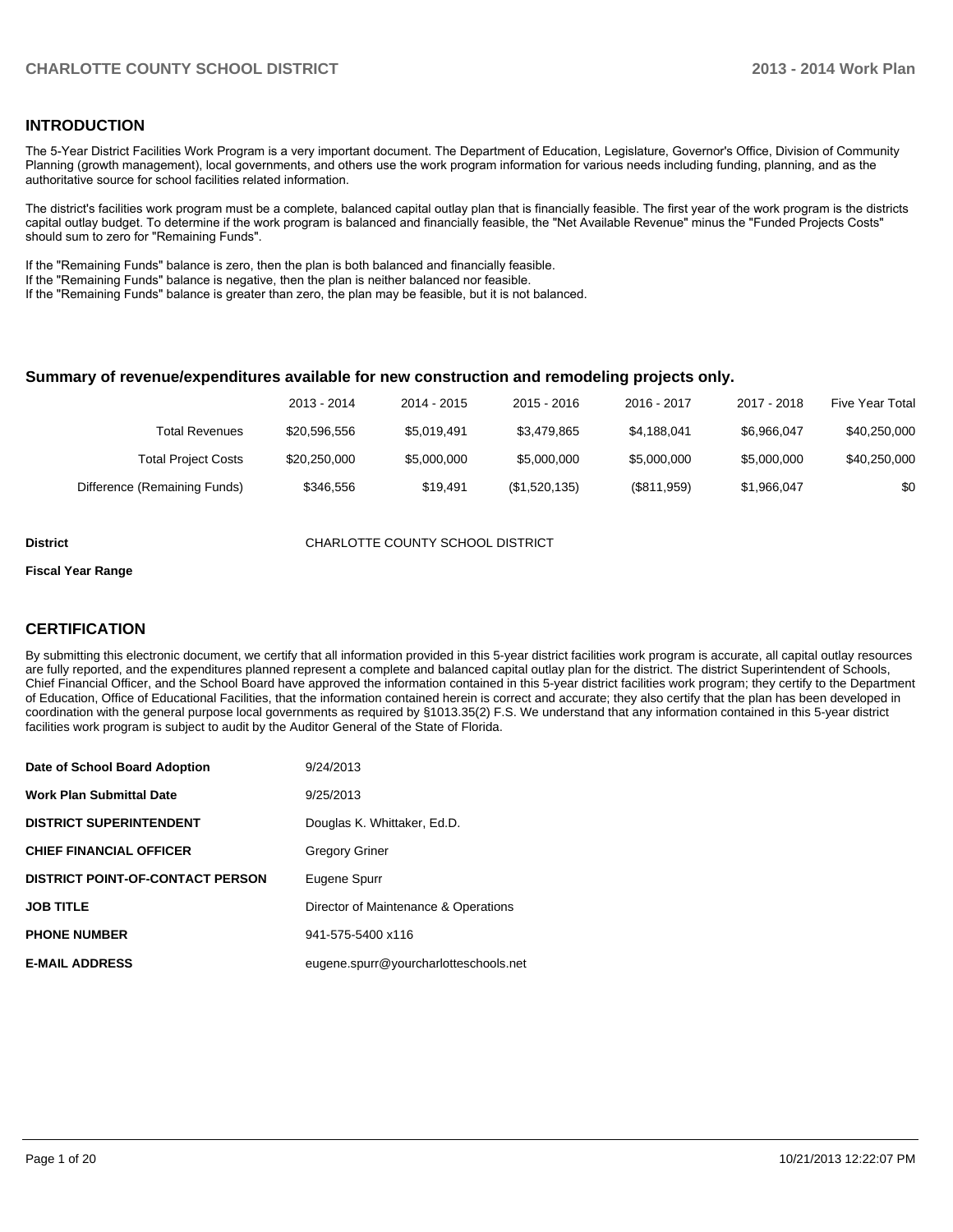# **Expenditures**

#### **Expenditure for Maintenance, Repair and Renovation from 1.50-Mills and PECO**

Annually, prior to the adoption of the district school budget, each school board must prepare a tentative district facilities work program that includes a schedule of major repair and renovation projects necessary to maintain the educational and ancillary facilities of the district.

|                           | Item                                                                                                                                                                                                                                                                                                                                                                                                                                                                                                                                                                                                          | 2013 - 2014<br><b>Actual Budget</b> | 2014 - 2015<br>Projected | 2015 - 2016<br>Projected | 2016 - 2017<br>Projected | 2017 - 2018<br>Projected | Total       |  |  |  |
|---------------------------|---------------------------------------------------------------------------------------------------------------------------------------------------------------------------------------------------------------------------------------------------------------------------------------------------------------------------------------------------------------------------------------------------------------------------------------------------------------------------------------------------------------------------------------------------------------------------------------------------------------|-------------------------------------|--------------------------|--------------------------|--------------------------|--------------------------|-------------|--|--|--|
| <b>HVAC</b>               |                                                                                                                                                                                                                                                                                                                                                                                                                                                                                                                                                                                                               | \$997,044                           | \$200,000                | \$575,000                | \$575,000                | \$200,000                | \$2,547,044 |  |  |  |
| Locations:                | BENJAMIN J BAKER ELEMENTARY, CHARLOTTE HARBOR SCHOOL, CHARLOTTE SENIOR HIGH, CHARLOTTE TECHNICAL CENTER,<br>DEEP CREEK ELEMENTARY, EAST ELEMENTARY, KINGSWAY ELEMENTARY, L A AINGER MIDDLE, LEMON BAY SENIOR HIGH,<br>LIBERTY ELEMENTARY, MEADOW PARK ELEMENTARY, MURDOCK CENTER, MURDOCK MIDDLE, MURDOCK TRANSPORTATION.<br>MYAKKA RIVER ELEMENTARY, NEIL ARMSTRONG ELEMENTARY, PEACE RIVER ELEMENTARY, PORT CHARLOTTE MIDDLE, PORT<br>CHARLOTTE SENIOR HIGH, PUNTA GORDA CENTER, PUNTA GORDA MIDDLE, SALLIE JONES ELEMENTARY, VINELAND<br>ELEMENTARY, WEST COUNTY TRANSPORTATION AND MAINTENANCE            |                                     |                          |                          |                          |                          |             |  |  |  |
| Flooring                  |                                                                                                                                                                                                                                                                                                                                                                                                                                                                                                                                                                                                               | \$225,575                           | \$125,000                | \$300,000                | \$250,000                | \$100,000                | \$1,000,575 |  |  |  |
| Locations:                | BENJAMIN J BAKER ELEMENTARY, CHARLOTTE HARBOR SCHOOL, CHARLOTTE SENIOR HIGH, CHARLOTTE TECHNICAL CENTER,<br>DEEP CREEK ELEMENTARY, EAST ELEMENTARY, KINGSWAY ELEMENTARY, L A AINGER MIDDLE, LEMON BAY SENIOR HIGH,<br>LIBERTY ELEMENTARY, MEADOW PARK ELEMENTARY, MURDOCK CENTER, MURDOCK MIDDLE, MURDOCK TRANSPORTATION,<br>MYAKKA RIVER ELEMENTARY, NEIL ARMSTRONG ELEMENTARY, PEACE RIVER ELEMENTARY, PORT CHARLOTTE MIDDLE, PORT<br>CHARLOTTE SENIOR HIGH, PUNTA GORDA CENTER, PUNTA GORDA MIDDLE, SALLIE JONES ELEMENTARY, VINELAND<br>ELEMENTARY, WEST COUNTY TRANSPORTATION AND MAINTENANCE            |                                     |                          |                          |                          |                          |             |  |  |  |
| Roofing                   |                                                                                                                                                                                                                                                                                                                                                                                                                                                                                                                                                                                                               | \$165,111                           | \$125,000                | \$350,000                | \$350,000                | \$125,000                | \$1,115,111 |  |  |  |
| Locations:                | CHARLOTTE HARBOR SCHOOL, CHARLOTTE SENIOR HIGH, CHARLOTTE TECHNICAL CENTER, DEEP CREEK ELEMENTARY,<br>KINGSWAY ELEMENTARY, L A AINGER MIDDLE, LEMON BAY SENIOR HIGH, LIBERTY ELEMENTARY, MEADOW PARK ELEMENTARY,<br>MURDOCK CENTER, MURDOCK MIDDLE, MURDOCK TRANSPORTATION, MYAKKA RIVER ELEMENTARY, PORT CHARLOTTE<br>MIDDLE, PORT CHARLOTTE SENIOR HIGH, PUNTA GORDA CENTER, SALLIE JONES ELEMENTARY, VINELAND ELEMENTARY, WEST<br><b>COUNTY TRANSPORTATION AND MAINTENANCE</b>                                                                                                                             |                                     |                          |                          |                          |                          |             |  |  |  |
| Safety to Life            |                                                                                                                                                                                                                                                                                                                                                                                                                                                                                                                                                                                                               | \$0                                 | \$0                      | \$0                      | \$0                      | \$0                      | \$0         |  |  |  |
|                           | Locations: No Locations for this expenditure.                                                                                                                                                                                                                                                                                                                                                                                                                                                                                                                                                                 |                                     |                          |                          |                          |                          |             |  |  |  |
| Fencing                   |                                                                                                                                                                                                                                                                                                                                                                                                                                                                                                                                                                                                               | \$0                                 | \$0                      | \$0                      | \$0                      | \$0                      | \$0         |  |  |  |
|                           | Locations: No Locations for this expenditure.                                                                                                                                                                                                                                                                                                                                                                                                                                                                                                                                                                 |                                     |                          |                          |                          |                          |             |  |  |  |
| Parking                   |                                                                                                                                                                                                                                                                                                                                                                                                                                                                                                                                                                                                               | \$0                                 | \$0                      | \$0                      | \$0                      | \$0                      | \$0         |  |  |  |
|                           | Locations: No Locations for this expenditure.                                                                                                                                                                                                                                                                                                                                                                                                                                                                                                                                                                 |                                     |                          |                          |                          |                          |             |  |  |  |
| Electrical                |                                                                                                                                                                                                                                                                                                                                                                                                                                                                                                                                                                                                               | \$0                                 | \$0                      | \$0                      | \$0                      | \$0                      | \$0         |  |  |  |
|                           | Locations: No Locations for this expenditure.                                                                                                                                                                                                                                                                                                                                                                                                                                                                                                                                                                 |                                     |                          |                          |                          |                          |             |  |  |  |
| Fire Alarm                |                                                                                                                                                                                                                                                                                                                                                                                                                                                                                                                                                                                                               | \$92,416                            | \$30,307                 | \$237,926                | \$175,000                | \$25,000                 | \$560,649   |  |  |  |
| Locations:                | CHARLOTTE HARBOR SCHOOL, CHARLOTTE SENIOR HIGH, CHARLOTTE TECHNICAL CENTER, KINGSWAY ELEMENTARY, L A<br>AINGER MIDDLE, LEMON BAY SENIOR HIGH, LIBERTY ELEMENTARY, MEADOW PARK ELEMENTARY, MURDOCK CENTER,<br>MURDOCK MIDDLE, MURDOCK TRANSPORTATION, MYAKKA RIVER ELEMENTARY, PORT CHARLOTTE MIDDLE, PORT CHARLOTTE<br>SENIOR HIGH, PUNTA GORDA CENTER, PUNTA GORDA MIDDLE, SALLIE JONES ELEMENTARY, VINELAND ELEMENTARY, WEST<br>COUNTY TRANSPORTATION AND MAINTENANCE                                                                                                                                       |                                     |                          |                          |                          |                          |             |  |  |  |
| Telephone/Intercom System |                                                                                                                                                                                                                                                                                                                                                                                                                                                                                                                                                                                                               | \$134,688                           | \$10,000                 | \$10,000                 | \$10,000                 | \$10,000                 | \$174.688   |  |  |  |
|                           | Locations: BENJAMIN J BAKER ELEMENTARY, CHARLOTTE HARBOR SCHOOL, CHARLOTTE SENIOR HIGH, CHARLOTTE TECHNICAL CENTER,<br>DEEP CREEK ELEMENTARY, EAST ELEMENTARY, KINGSWAY ELEMENTARY, L A AINGER MIDDLE, LEMON BAY SENIOR HIGH,<br>LIBERTY ELEMENTARY, MEADOW PARK ELEMENTARY, MURDOCK CENTER, MURDOCK MIDDLE, MURDOCK TRANSPORTATION,<br>MYAKKA RIVER ELEMENTARY, NEIL ARMSTRONG ELEMENTARY, PEACE RIVER ELEMENTARY, PORT CHARLOTTE MIDDLE, PORT<br>CHARLOTTE SENIOR HIGH, PUNTA GORDA CENTER, PUNTA GORDA MIDDLE, SALLIE JONES ELEMENTARY, VINELAND<br>ELEMENTARY, WEST COUNTY TRANSPORTATION AND MAINTENANCE |                                     |                          |                          |                          |                          |             |  |  |  |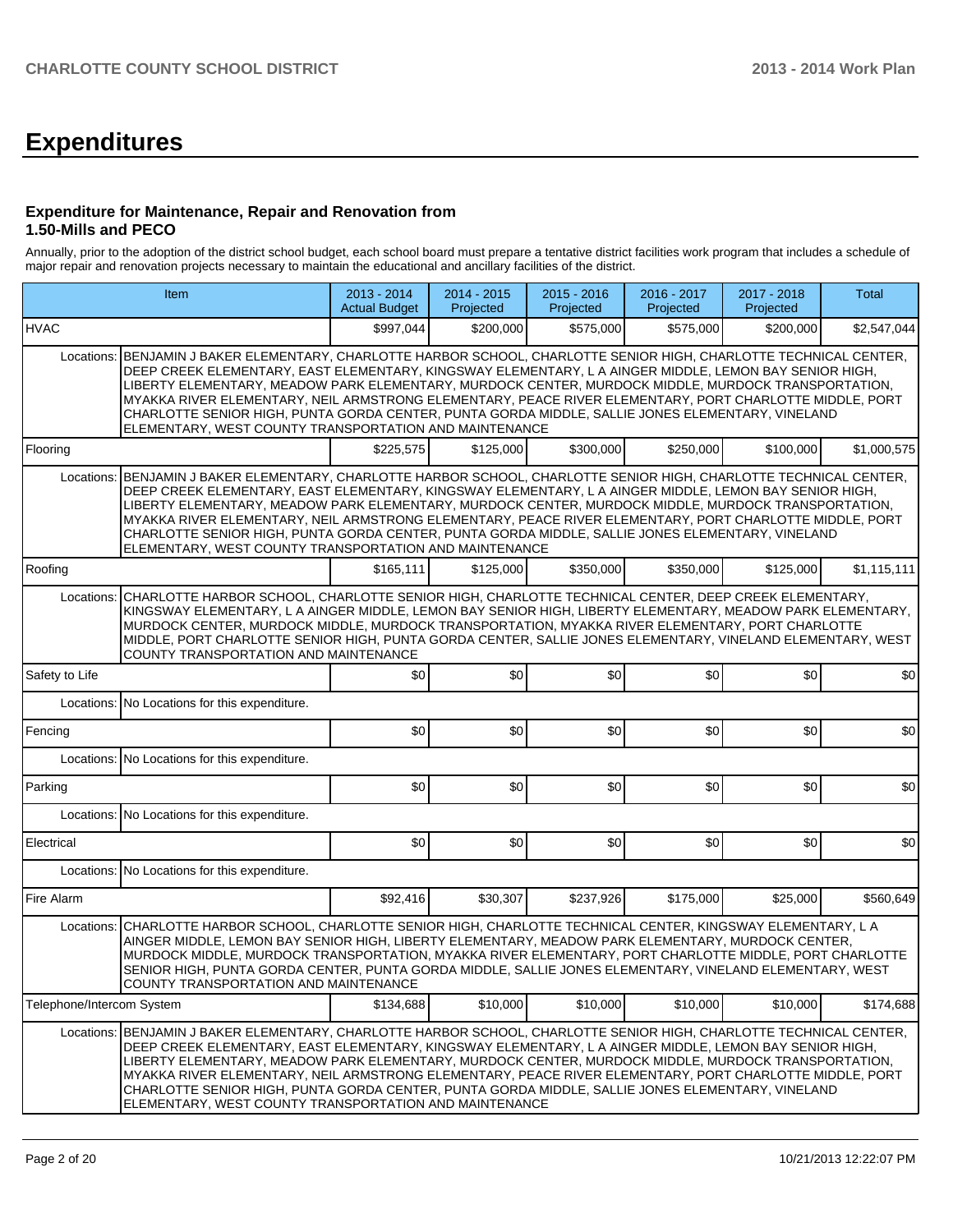| Closed Circuit Television |                                                                                                                                                                                                                                                                                                                                                                                                                                                                                                                                                                                                               | \$0         | \$0 <sub>0</sub> | \$0         | \$0         | \$0       | \$0         |  |  |  |  |
|---------------------------|---------------------------------------------------------------------------------------------------------------------------------------------------------------------------------------------------------------------------------------------------------------------------------------------------------------------------------------------------------------------------------------------------------------------------------------------------------------------------------------------------------------------------------------------------------------------------------------------------------------|-------------|------------------|-------------|-------------|-----------|-------------|--|--|--|--|
|                           | Locations: No Locations for this expenditure.                                                                                                                                                                                                                                                                                                                                                                                                                                                                                                                                                                 |             |                  |             |             |           |             |  |  |  |  |
| l Paint                   |                                                                                                                                                                                                                                                                                                                                                                                                                                                                                                                                                                                                               | \$140,104   | \$50,000         | \$150,000   | \$150,000   | \$50,000  | \$540,104   |  |  |  |  |
|                           | Locations: BENJAMIN J BAKER ELEMENTARY, CHARLOTTE HARBOR SCHOOL, CHARLOTTE SENIOR HIGH, CHARLOTTE TECHNICAL CENTER,<br>DEEP CREEK ELEMENTARY, EAST ELEMENTARY, KINGSWAY ELEMENTARY, L A AINGER MIDDLE, LEMON BAY SENIOR HIGH,<br>LIBERTY ELEMENTARY. MEADOW PARK ELEMENTARY. MURDOCK CENTER. MURDOCK MIDDLE. MURDOCK TRANSPORTATION.<br>MYAKKA RIVER ELEMENTARY, NEIL ARMSTRONG ELEMENTARY, PEACE RIVER ELEMENTARY, PORT CHARLOTTE MIDDLE, PORT<br>CHARLOTTE SENIOR HIGH, PUNTA GORDA CENTER, PUNTA GORDA MIDDLE, SALLIE JONES ELEMENTARY, VINELAND<br>ELEMENTARY, WEST COUNTY TRANSPORTATION AND MAINTENANCE |             |                  |             |             |           |             |  |  |  |  |
| Maintenance/Repair        |                                                                                                                                                                                                                                                                                                                                                                                                                                                                                                                                                                                                               | \$0         | \$0              | \$0         | \$0         | \$0       | \$0         |  |  |  |  |
|                           | Locations: No Locations for this expenditure.                                                                                                                                                                                                                                                                                                                                                                                                                                                                                                                                                                 |             |                  |             |             |           |             |  |  |  |  |
|                           | Sub Total:                                                                                                                                                                                                                                                                                                                                                                                                                                                                                                                                                                                                    | \$1,754,938 | \$540,307        | \$1,622,926 | \$1,510,000 | \$510,000 | \$5,938,171 |  |  |  |  |

| IPECO Maintenance Expenditures | \$0         | \$0         | \$18,084    | \$56,671    | \$135,847   | \$210,602    |
|--------------------------------|-------------|-------------|-------------|-------------|-------------|--------------|
| <b>1.50 Mill Sub Total: I</b>  | \$6,534,658 | \$4,410,307 | \$6,198,729 | \$6,072,216 | \$4,294,153 | \$27,510,063 |

|                                          | Other Items                                                                                                                                                                                                                                                                                                                                                                                                                                                                                                                                                                                                  | $2013 - 2014$<br><b>Actual Budget</b> | $2014 - 2015$<br>Projected | $2015 - 2016$<br>Projected | $2016 - 2017$<br>Projected | 2017 - 2018<br>Projected | <b>Total</b> |  |  |
|------------------------------------------|--------------------------------------------------------------------------------------------------------------------------------------------------------------------------------------------------------------------------------------------------------------------------------------------------------------------------------------------------------------------------------------------------------------------------------------------------------------------------------------------------------------------------------------------------------------------------------------------------------------|---------------------------------------|----------------------------|----------------------------|----------------------------|--------------------------|--------------|--|--|
| Small remodeling and renovation projects |                                                                                                                                                                                                                                                                                                                                                                                                                                                                                                                                                                                                              | \$457,772                             | \$100,000                  | \$348,887                  | \$348,887                  | \$100,000                | \$1,355,546  |  |  |
|                                          | Locations BENJAMIN J BAKER ELEMENTARY, CHARLOTTE HARBOR SCHOOL, CHARLOTTE SENIOR HIGH, CHARLOTTE TECHNICAL<br>CENTER, DEEP CREEK ELEMENTARY, EAST ELEMENTARY, KINGSWAY ELEMENTARY, L A AINGER MIDDLE, LEMON BAY SENIOR<br>HIGH, LIBERTY ELEMENTARY, MEADOW PARK ELEMENTARY, MURDOCK CENTER, MURDOCK MIDDLE, MURDOCK<br>TRANSPORTATION, MYAKKA RIVER ELEMENTARY, NEIL ARMSTRONG ELEMENTARY, PEACE RIVER ELEMENTARY, PORT<br>CHARLOTTE MIDDLE, PORT CHARLOTTE SENIOR HIGH, PUNTA GORDA CENTER, PUNTA GORDA MIDDLE, SALLIE JONES<br>ELEMENTARY, VINELAND ELEMENTARY, WEST COUNTY TRANSPORTATION AND MAINTENANCE |                                       |                            |                            |                            |                          |              |  |  |
| Maintenance Department                   |                                                                                                                                                                                                                                                                                                                                                                                                                                                                                                                                                                                                              | \$3,675,000                           | \$3,700,000                | \$3,725,000                | \$3.750.000                | \$3,775,000              | \$18,625,000 |  |  |
|                                          | Locations BENJAMIN J BAKER ELEMENTARY, CHARLOTTE HARBOR SCHOOL, CHARLOTTE SENIOR HIGH, CHARLOTTE TECHNICAL<br>CENTER, DEEP CREEK ELEMENTARY, EAST ELEMENTARY, KINGSWAY ELEMENTARY, L A AINGER MIDDLE, LEMON BAY SENIOR<br>HIGH, LIBERTY ELEMENTARY, MEADOW PARK ELEMENTARY, MURDOCK CENTER, MURDOCK MIDDLE, MURDOCK<br>TRANSPORTATION, MYAKKA RIVER ELEMENTARY, NEIL ARMSTRONG ELEMENTARY, PEACE RIVER ELEMENTARY, PORT<br>CHARLOTTE MIDDLE, PORT CHARLOTTE SENIOR HIGH, PUNTA GORDA CENTER, PUNTA GORDA MIDDLE, SALLIE JONES<br>ELEMENTARY, VINELAND ELEMENTARY, WEST COUNTY TRANSPORTATION AND MAINTENANCE |                                       |                            |                            |                            |                          |              |  |  |
| Athletic Field Improvements              |                                                                                                                                                                                                                                                                                                                                                                                                                                                                                                                                                                                                              | \$351,808                             | \$50,000                   | \$25,000                   | \$25,000                   | \$25,000                 | \$476.808    |  |  |
|                                          | Locations CHARLOTTE SENIOR HIGH, LEMON BAY SENIOR HIGH, PORT CHARLOTTE SENIOR HIGH                                                                                                                                                                                                                                                                                                                                                                                                                                                                                                                           |                                       |                            |                            |                            |                          |              |  |  |
| Paving                                   |                                                                                                                                                                                                                                                                                                                                                                                                                                                                                                                                                                                                              | \$39.971                              | \$0                        | \$0                        | \$0                        | \$0                      | \$39,971     |  |  |
|                                          | Locations BENJAMIN J BAKER ELEMENTARY, CHARLOTTE HARBOR SCHOOL, CHARLOTTE SENIOR HIGH, CHARLOTTE TECHNICAL<br>CENTER, DEEP CREEK ELEMENTARY, EAST ELEMENTARY, KINGSWAY ELEMENTARY, L A AINGER MIDDLE, LEMON BAY SENIOR<br>HIGH, LIBERTY ELEMENTARY, MEADOW PARK ELEMENTARY, MURDOCK CENTER, MURDOCK MIDDLE, MURDOCK<br>TRANSPORTATION, MYAKKA RIVER ELEMENTARY, NEIL ARMSTRONG ELEMENTARY, PEACE RIVER ELEMENTARY, PORT<br>CHARLOTTE MIDDLE, PORT CHARLOTTE SENIOR HIGH, PUNTA GORDA CENTER, PUNTA GORDA MIDDLE, SALLIE JONES<br>ELEMENTARY, VINELAND ELEMENTARY, WEST COUNTY TRANSPORTATION AND MAINTENANCE |                                       |                            |                            |                            |                          |              |  |  |
| <b>Custodial Equipment</b>               |                                                                                                                                                                                                                                                                                                                                                                                                                                                                                                                                                                                                              | \$65.429                              | \$10,000                   | \$10,000                   | \$10,000                   | \$10,000                 | \$105,429    |  |  |
|                                          | Locations BENJAMIN J BAKER ELEMENTARY, CHARLOTTE HARBOR SCHOOL, CHARLOTTE SENIOR HIGH, CHARLOTTE TECHNICAL<br>CENTER, DEEP CREEK ELEMENTARY, EAST ELEMENTARY, KINGSWAY ELEMENTARY, L A AINGER MIDDLE, LEMON BAY SENIOR<br>HIGH, LIBERTY ELEMENTARY, MEADOW PARK ELEMENTARY, MURDOCK CENTER, MURDOCK MIDDLE, MURDOCK<br>TRANSPORTATION. MYAKKA RIVER ELEMENTARY. NEIL ARMSTRONG ELEMENTARY. PEACE RIVER ELEMENTARY. PORT<br>CHARLOTTE MIDDLE, PORT CHARLOTTE SENIOR HIGH, PUNTA GORDA CENTER, PUNTA GORDA MIDDLE, SALLIE JONES<br>ELEMENTARY, VINELAND ELEMENTARY, WEST COUNTY TRANSPORTATION AND MAINTENANCE |                                       |                            |                            |                            |                          |              |  |  |
| Playgrounds/Bleachers                    |                                                                                                                                                                                                                                                                                                                                                                                                                                                                                                                                                                                                              | \$187,183                             | \$10,000                   | \$10,000                   | \$10,000                   | \$10,000                 | \$227,183    |  |  |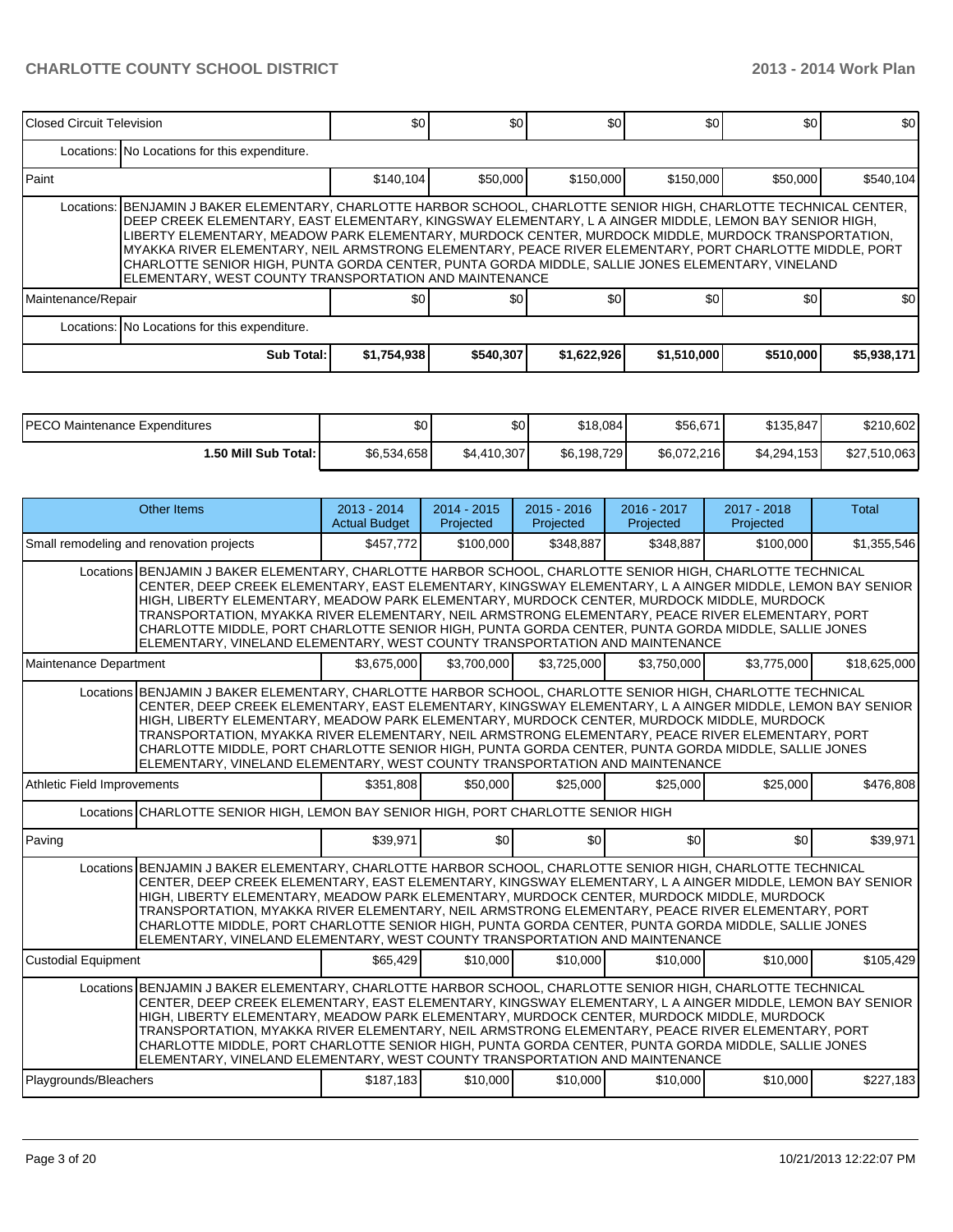|                            | Locations BENJAMIN J BAKER ELEMENTARY, CHARLOTTE HARBOR SCHOOL, CHARLOTTE SENIOR HIGH, CHARLOTTE TECHNICAL<br> CENTER, DEEP CREEK ELEMENTARY, EAST ELEMENTARY, KINGSWAY ELEMENTARY, L A AINGER MIDDLE, LEMON BAY SENIOR<br>HIGH, LIBERTY ELEMENTARY, MEADOW PARK ELEMENTARY, MURDOCK CENTER, MURDOCK MIDDLE, MURDOCK<br>TRANSPORTATION, MYAKKA RIVER ELEMENTARY, NEIL ARMSTRONG ELEMENTARY, PEACE RIVER ELEMENTARY, PORT<br>CHARLOTTE MIDDLE, PORT CHARLOTTE SENIOR HIGH, PUNTA GORDA CENTER, PUNTA GORDA MIDDLE, SALLIE JONES<br>ELEMENTARY, VINELAND ELEMENTARY, WEST COUNTY TRANSPORTATION AND MAINTENANCE |                  |             |              |             |             |              |  |  |
|----------------------------|---------------------------------------------------------------------------------------------------------------------------------------------------------------------------------------------------------------------------------------------------------------------------------------------------------------------------------------------------------------------------------------------------------------------------------------------------------------------------------------------------------------------------------------------------------------------------------------------------------------|------------------|-------------|--------------|-------------|-------------|--------------|--|--|
| Security & safety projects |                                                                                                                                                                                                                                                                                                                                                                                                                                                                                                                                                                                                               | \$2,557          | \$0I        | \$450,000    | \$450,000   | \$0         | \$902,557    |  |  |
|                            | Locations BENJAMIN J BAKER ELEMENTARY, CHARLOTTE HARBOR SCHOOL, CHARLOTTE SENIOR HIGH, CHARLOTTE TECHNICAL<br>CENTER, DEEP CREEK ELEMENTARY, EAST ELEMENTARY, KINGSWAY ELEMENTARY, L A AINGER MIDDLE, LEMON BAY SENIOR<br>HIGH, LIBERTY ELEMENTARY, MEADOW PARK ELEMENTARY, MURDOCK CENTER, MURDOCK MIDDLE, MURDOCK<br>TRANSPORTATION, MYAKKA RIVER ELEMENTARY, NEIL ARMSTRONG ELEMENTARY, PEACE RIVER ELEMENTARY, PORT<br>CHARLOTTE MIDDLE, PORT CHARLOTTE SENIOR HIGH, PUNTA GORDA CENTER, PUNTA GORDA MIDDLE, SALLIE JONES<br>ELEMENTARY, VINELAND ELEMENTARY, WEST COUNTY TRANSPORTATION AND MAINTENANCE  |                  |             |              |             |             |              |  |  |
| Survey and Engineers       |                                                                                                                                                                                                                                                                                                                                                                                                                                                                                                                                                                                                               | \$0 <sub>0</sub> | \$0         | \$25,000     | \$25,000    | \$0         | \$50,000     |  |  |
|                            | Locations BENJAMIN J BAKER ELEMENTARY, CHARLOTTE HARBOR SCHOOL, CHARLOTTE SENIOR HIGH, CHARLOTTE TECHNICAL<br>CENTER, DEEP CREEK ELEMENTARY, EAST ELEMENTARY, KINGSWAY ELEMENTARY, L A AINGER MIDDLE, LEMON BAY SENIOR<br>HIGH, LIBERTY ELEMENTARY, MEADOW PARK ELEMENTARY, MURDOCK CENTER, MURDOCK MIDDLE, MURDOCK<br>TRANSPORTATION, MYAKKA RIVER ELEMENTARY, NEIL ARMSTRONG ELEMENTARY, PEACE RIVER ELEMENTARY, PORT<br>CHARLOTTE MIDDLE, PORT CHARLOTTE SENIOR HIGH, PUNTA GORDA CENTER, PUNTA GORDA MIDDLE, SALLIE JONES<br>ELEMENTARY, VINELAND ELEMENTARY, WEST COUNTY TRANSPORTATION AND MAINTENANCE  |                  |             |              |             |             |              |  |  |
|                            | Total:                                                                                                                                                                                                                                                                                                                                                                                                                                                                                                                                                                                                        | \$6,534,658      | \$4,410,307 | \$6,216,813] | \$6,128,887 | \$4,430,000 | \$27,720,665 |  |  |

#### **Local 1.50 Mill Expenditure For Maintenance, Repair and Renovation**

Anticipated expenditures expected from local funding sources over the years covered by the current work plan.

| Item                                                         | $2013 - 2014$<br><b>Actual Budget</b> | $2014 - 2015$<br>Projected | 2015 - 2016<br>Projected | 2016 - 2017<br>Projected | 2017 - 2018<br>Projected | <b>Total</b> |
|--------------------------------------------------------------|---------------------------------------|----------------------------|--------------------------|--------------------------|--------------------------|--------------|
| Remaining Maint and Repair from 1.5 Mills                    | \$6,534,658                           | \$4,410,307                | \$6,198,729              | \$6,072,216              | \$4,294,153              | \$27,510,063 |
| Maintenance/Repair Salaries                                  | \$0                                   | \$0                        | \$0                      | \$0                      | \$0                      | \$0          |
| <b>School Bus Purchases</b>                                  | \$1,024,967                           | \$1,050,000                | \$1,075,000              | \$1,100,000              | \$1,100,000              | \$5,349,967  |
| Other Vehicle Purchases                                      | \$0                                   | \$150,000                  | \$150,000                | \$150,000                | \$150,000                | \$600,000    |
| <b>Capital Outlay Equipment</b>                              | \$0                                   | \$0                        | \$0                      | \$0                      | \$0                      | \$0          |
| Rent/Lease Payments                                          | \$0                                   | \$0                        | \$0                      | \$0                      | \$0                      | \$0          |
| <b>COP Debt Service</b>                                      | \$0                                   | \$0                        | \$0                      | \$0                      | \$0                      | \$0          |
| Rent/Lease Relocatables                                      | \$170,723                             | \$175,000                  | \$175,000                | \$175,000                | \$175,000                | \$870,723    |
| <b>Environmental Problems</b>                                | \$0                                   | \$0                        | \$0                      | \$0                      | \$0                      | \$0          |
| s.1011.14 Debt Service                                       | \$0                                   | \$0                        | \$0                      | \$0                      | \$0                      | \$0          |
| <b>Special Facilities Construction Account</b>               | \$0                                   | \$0                        | \$0                      | \$0                      | \$0                      | \$0          |
| Premiums for Property Casualty Insurance - 1011.71<br>(4a,b) | \$1,200,000                           | \$1,225,000                | \$1,250,000              | \$1,275,000              | \$1,300,000              | \$6,250,000  |
| Qualified School Construction Bonds (QSCB)                   | \$4,052,595                           | \$4,052,250                | \$4,052,250              | \$4,052,250              | \$4,052,250              | \$20,261,595 |
| Qualified Zone Academy Bonds (QZAB)                          | \$242,709                             | \$242,709                  | \$242,709                | \$242,709                | \$242,709                | \$1,213,545  |
| 368-Vocational equipment                                     | \$720                                 | \$25,000                   | \$25,000                 | \$25,000                 | \$25,000                 | \$100,720    |
| 372-Elementary other instructional equipment                 | \$0                                   | \$40,000                   | \$40,000                 | \$40,000                 | \$40,000                 | \$160,000    |
| 384-Audio-visual equipment/Promethean                        | \$7,696                               | \$350,000                  | \$550,000                | \$550,000                | \$350,000                | \$1,807,696  |
| 388-Extra curricular activity equipment                      | \$5,723                               | \$50,000                   | \$50,000                 | \$50,000                 | \$50,000                 | \$205,723    |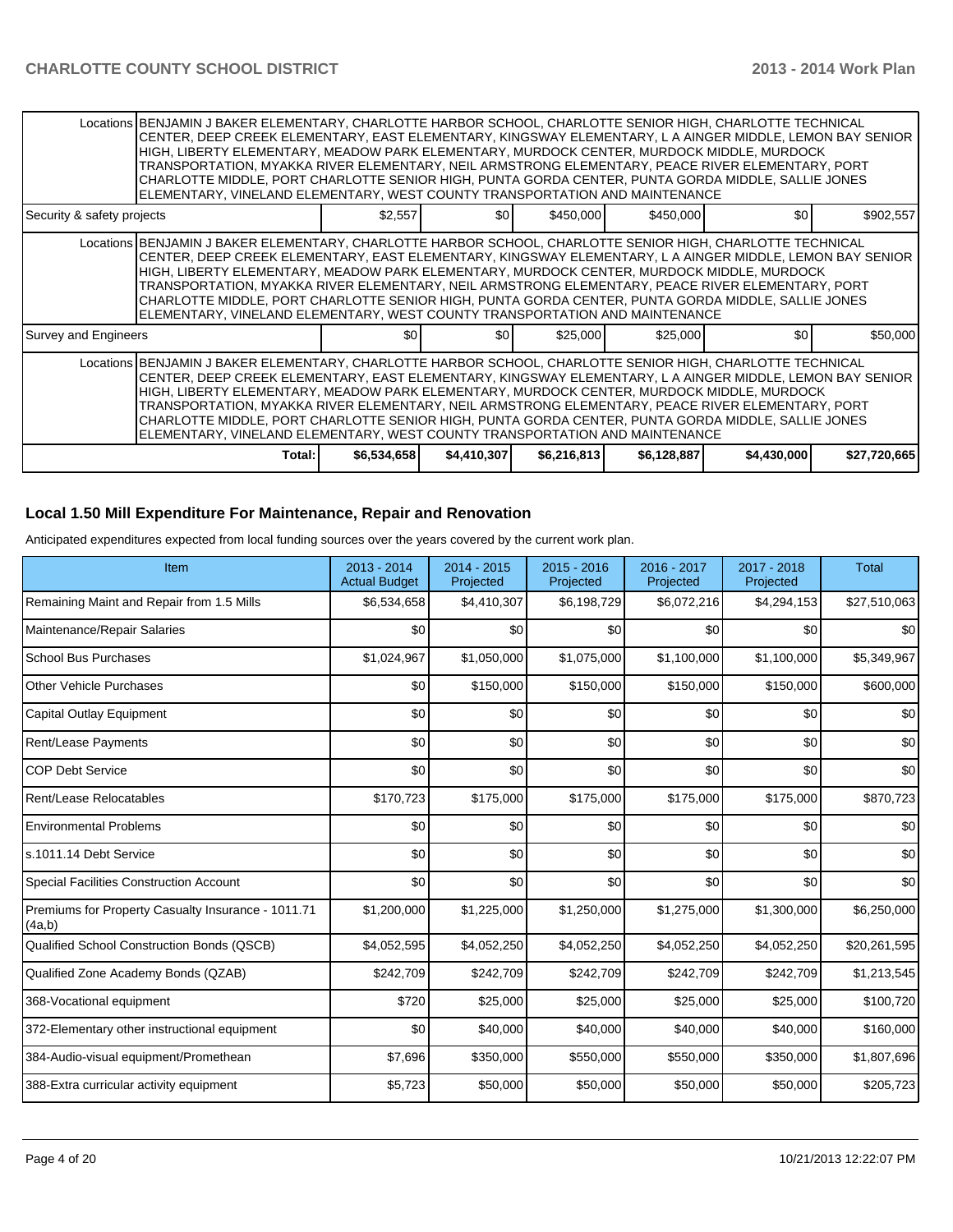| \$31,944 | \$25,000                                                          |              |             |              |                                                  |
|----------|-------------------------------------------------------------------|--------------|-------------|--------------|--------------------------------------------------|
|          |                                                                   | \$25,000     | \$25,000    | \$25,000     | \$131,944                                        |
| \$0      | \$10,000                                                          | \$10,000     | \$10,000    | \$10,000     | \$40,000                                         |
|          | \$460,000                                                         | \$470,000    | \$480,000   | \$490,000    | \$2,350,000                                      |
|          | \$50,000                                                          | \$50,000     |             | \$50,000     | \$250,000                                        |
|          | \$50,000                                                          | \$50,000     | \$50,000    | \$50,000     | \$390,000                                        |
| \$0      | \$50,000                                                          | \$50,000     | \$50,000    | \$50,000     | \$200,000                                        |
| \$63     | \$30,000                                                          | \$30,000     | \$30,000    | \$30,000     | \$120,063                                        |
| \$0      | \$10,000                                                          | \$10,000     |             | \$10,000     | \$40,000                                         |
|          | \$1,650,000                                                       | \$1,700,000  | \$1,750,000 | \$1,800,000  | \$8,480,418                                      |
| \$0      | \$10,000                                                          | \$10,000     | \$10,000    | \$10,000     | \$40,000                                         |
| \$2,898  | \$30,000                                                          | \$30,000     | \$30,000    | \$30,000     | \$122,898                                        |
| \$9,622  | \$50,000                                                          | \$50,000     | \$50,000    | \$50,000     | \$209,622                                        |
| \$0      | \$35,000                                                          | \$35,000     |             | \$35,000     | \$140,000                                        |
|          | \$14,280,266                                                      | \$16,378,688 |             | \$14,469,112 | \$77,044,977                                     |
|          | \$450,000<br>\$50,000<br>\$190,000<br>\$1,580,418<br>\$15,554,736 |              |             |              | \$50,000<br>\$10,000<br>\$35,000<br>\$16,362,175 |

# **Revenue**

### **1.50 Mill Revenue Source**

Schedule of Estimated Capital Outlay Revenue from each currently approved source which is estimated to be available for expenditures on the projects included in the tentative district facilities work program. All amounts are NET after considering carryover balances, interest earned, new COP's, 1011.14 and 1011.15 loans, etc. Districts cannot use 1.5-Mill funds for salaries except for those explicitly associated with maintenance/repair projects. (1011.71 (5), F.S.)

| Item                                                                                | Fund | $2013 - 2014$<br><b>Actual Value</b> | $2014 - 2015$<br>Projected | $2015 - 2016$<br>Projected | $2016 - 2017$<br>Projected | $2017 - 2018$<br>Projected | Total            |
|-------------------------------------------------------------------------------------|------|--------------------------------------|----------------------------|----------------------------|----------------------------|----------------------------|------------------|
| (1) Non-exempt property<br>lassessed valuation                                      |      | \$13,182,834,799                     | \$13,287,306,712           | \$13,675,359,712           | \$14,155,680,983           | \$14,770,225,151           | \$69,071,407,357 |
| $(2)$ The Millege projected for<br>discretionary capital outlay per<br>ls.1011.71   |      | 1.50                                 | 1.50 l                     | 1.50                       | 1.50                       | 1.50                       |                  |
| $(3)$ Full value of the 1.50-Mill<br>discretionary capital outlay per<br>ls.1011.71 |      | \$22.147.162                         | \$22,322,675               | \$22,974,604               | \$23,781,544               | \$24.813.978               | \$116,039,963    |
| $(4)$ Value of the portion of the 1.50<br>-Mill ACTUALLY levied                     | 370  | \$18,983,282                         | \$19,133,722               | \$19,692,518               | \$20,384,181               | \$21,269,124               | \$99,462,827     |
| $(5)$ Difference of lines (3) and (4)                                               |      | \$3,163,880                          | \$3,188,953                | \$3,282,086                | \$3,397,363                | \$3,544,854                | \$16,577,136     |

### **PECO Revenue Source**

The figure in the row designated "PECO Maintenance" will be subtracted from funds available for new construction because PECO maintenance dollars cannot be used for new construction.

| Item                         | Fund | 2013 - 2014<br><b>Actual Budget</b> | $2014 - 2015$<br>Projected | $2015 - 2016$<br>Projected | 2016 - 2017<br><b>Projected</b> | $2017 - 2018$<br>Projected | Total |
|------------------------------|------|-------------------------------------|----------------------------|----------------------------|---------------------------------|----------------------------|-------|
| <b>PECO New Construction</b> | 340  | \$0 <sub>1</sub>                    | \$0                        | \$0                        | \$0                             | \$0                        | \$0   |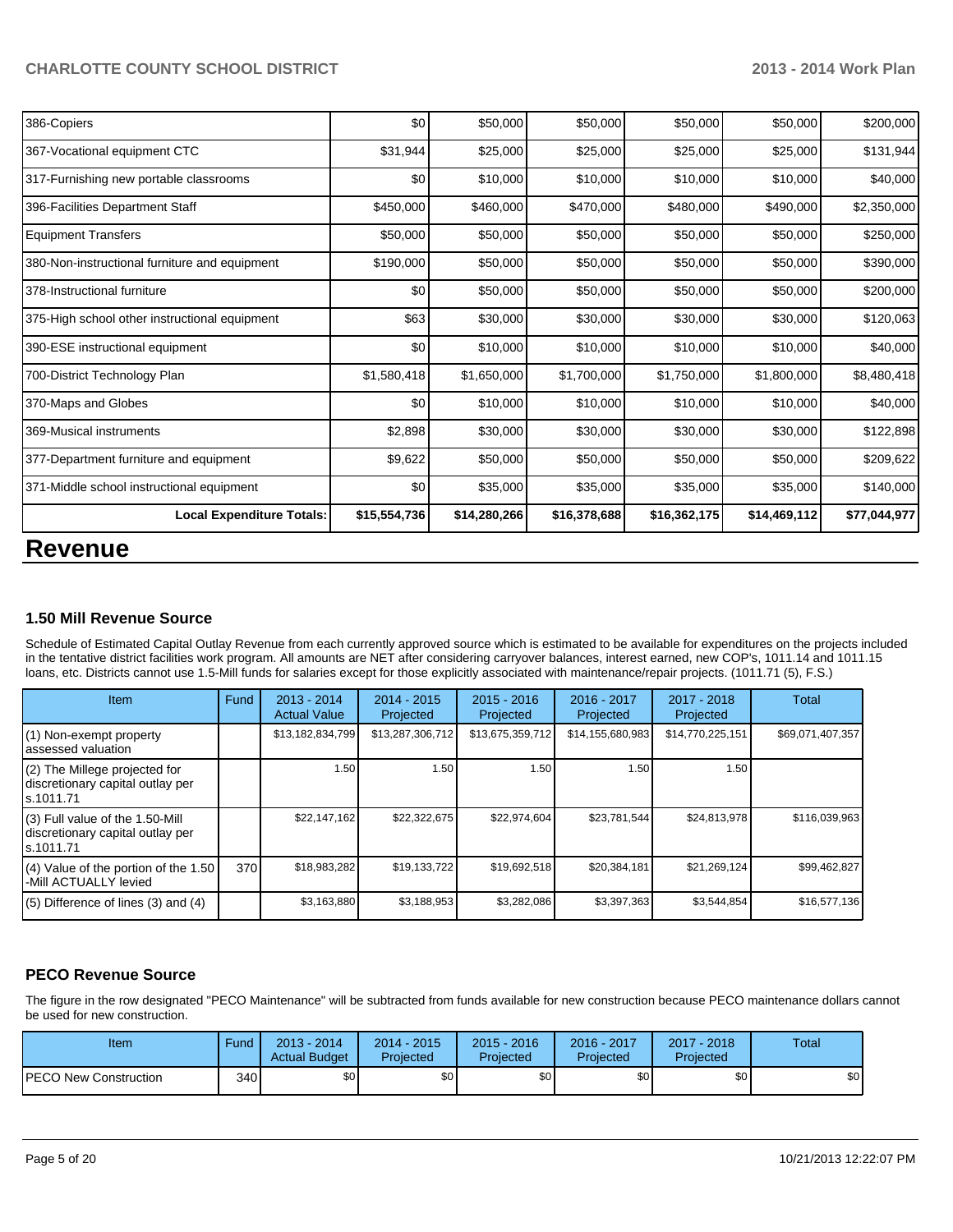| PECO Maintenance Expenditures I | \$0 <sub>1</sub> | $\mathbf{A}$<br>υŒ | \$18,084 | \$56,671 | \$135,847 | \$210,602 |
|---------------------------------|------------------|--------------------|----------|----------|-----------|-----------|
|                                 | \$O              | \$0                | \$18,084 | \$56,671 | \$135,847 | \$210,602 |

#### **CO & DS Revenue Source**

Revenue from Capital Outlay and Debt Service funds.

| Item                                               | Fund | $2013 - 2014$<br><b>Actual Budget</b> | $2014 - 2015$<br>Projected | $2015 - 2016$<br>Projected | 2016 - 2017<br>Projected | $2017 - 2018$<br>Projected | Total     |
|----------------------------------------------------|------|---------------------------------------|----------------------------|----------------------------|--------------------------|----------------------------|-----------|
| ICO & DS Cash Flow-through<br><b>I</b> Distributed | 360  | \$109.924                             | \$109,924                  | \$109.924                  | \$109.924                | \$109,924                  | \$549.620 |
| ICO & DS Interest on<br>Undistributed CO           | 360  | \$6,111                               | \$6,111                    | \$6,111                    | \$6,111                  | \$6,111                    | \$30,555  |
|                                                    |      | \$116,035                             | \$116,035                  | \$116,035                  | \$116,035                | \$116,035                  | \$580,175 |

#### **Fair Share Revenue Source**

All legally binding commitments for proportionate fair-share mitigation for impacts on public school facilities must be included in the 5-year district work program.

Nothing reported for this section.

#### **Sales Surtax Referendum**

Specific information about any referendum for a 1-cent or ½-cent surtax referendum during the previous year.

**Did the school district hold a surtax referendum during the past fiscal year 2012 - 2013?**

No

#### **Additional Revenue Source**

Any additional revenue sources

| Item                                                                                            | $2013 - 2014$<br><b>Actual Value</b> | $2014 - 2015$<br>Projected | $2015 - 2016$<br>Projected | $2016 - 2017$<br>Projected | $2017 - 2018$<br>Projected | Total            |
|-------------------------------------------------------------------------------------------------|--------------------------------------|----------------------------|----------------------------|----------------------------|----------------------------|------------------|
| Proceeds from a s.1011.14/15 F.S. Loans                                                         | \$0                                  | \$0                        | \$0                        | \$0                        | \$0                        | \$0 <sub>1</sub> |
| District Bonds - Voted local bond<br>referendum proceeds per s.9, Art VII<br>State Constitution | \$0                                  | \$0                        | \$0                        | \$0                        | \$0                        | \$0              |
| Proceeds from Special Act Bonds                                                                 | \$0                                  | \$0                        | \$0                        | \$0                        | \$0                        | \$0              |
| <b>IEstimated Revenue from CO &amp; DS Bond</b><br>l Sale                                       | \$0                                  | \$0                        | \$0                        | \$0                        | \$0                        | \$0 <sub>1</sub> |
| Proceeds from Voted Capital<br>Improvements millage                                             | \$0                                  | \$0                        | \$0                        | \$0                        | \$0                        | \$0              |
| Other Revenue for Other Capital Projects                                                        | \$0                                  | \$0                        | \$0                        | \$0                        | \$0                        | \$0 <sub>1</sub> |
| Proceeds from 1/2 cent sales surtax<br>authorized by school board                               | \$0                                  | \$0                        | \$0                        | \$0                        | \$0                        | \$0 <sub>1</sub> |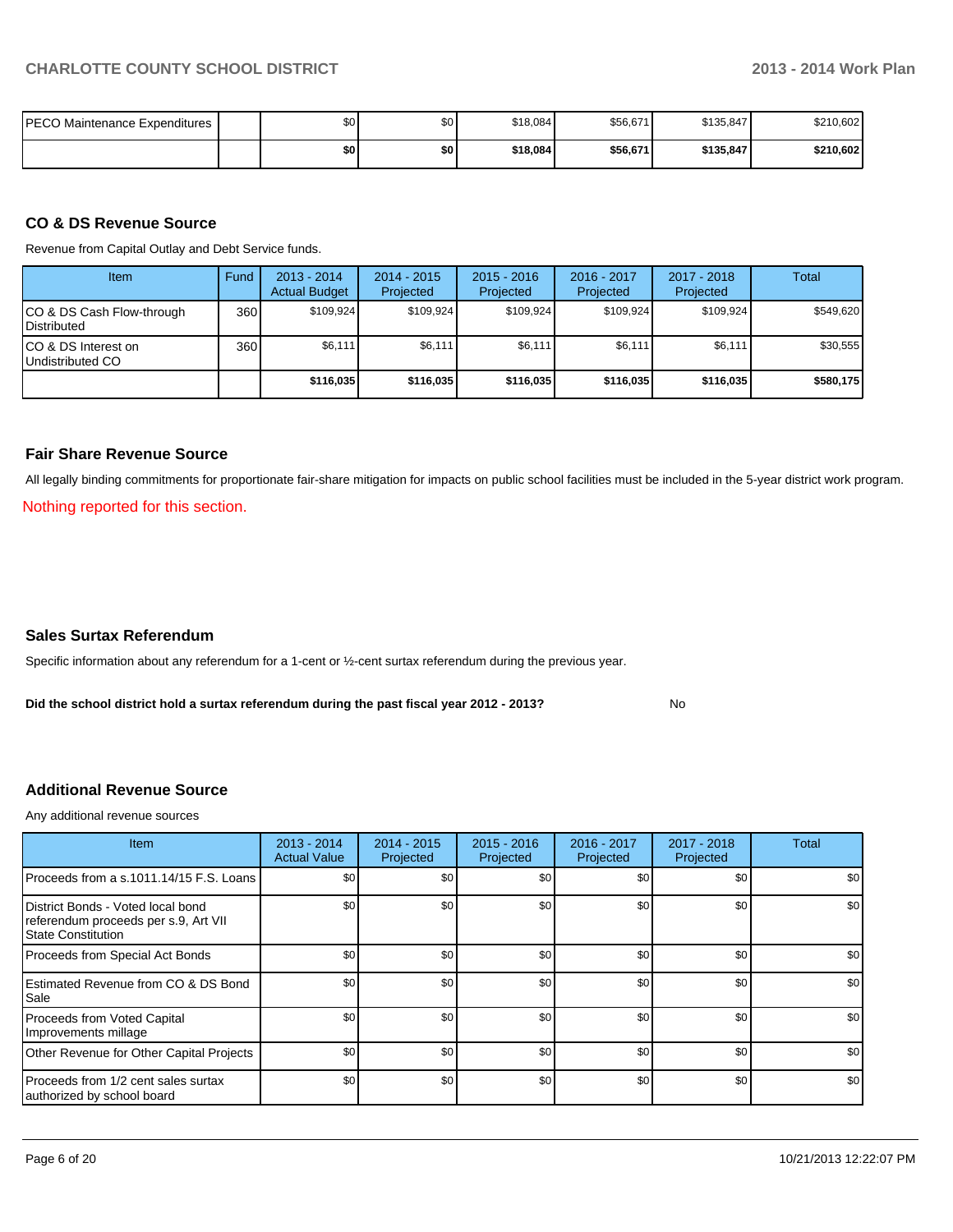| Proceeds from local governmental<br>infrastructure sales surtax                                                           | \$0          | \$0      | \$0      | \$0      | \$0      | \$0          |
|---------------------------------------------------------------------------------------------------------------------------|--------------|----------|----------|----------|----------|--------------|
| Proceeds from Certificates of<br>Participation (COP's) Sale                                                               | \$0          | \$0      | \$0      | \$0      | \$0      | \$0          |
| Classrooms First Bond proceeds amount<br>authorized in FY 1997-98                                                         | \$0          | \$0      | \$0      | \$0      | \$0      | \$0          |
| <b>Classrooms for Kids</b>                                                                                                | \$0          | \$0      | \$0      | \$0      | \$0      | \$0          |
| <b>District Equity Recognition</b>                                                                                        | \$0          | \$0      | \$0      | \$0      | \$0      | \$0          |
| <b>Federal Grants</b>                                                                                                     | \$0          | \$0      | \$0      | \$0      | \$0      | \$0          |
| Proportionate share mitigation (actual<br>cash revenue only, not in kind donations)                                       | \$0          | \$0      | \$0      | \$0      | \$0      | \$0          |
| Impact fees received                                                                                                      | \$0          | \$0      | \$0      | \$0      | \$0      | \$0          |
| Private donations                                                                                                         | \$0          | \$0      | \$0      | \$0      | \$0      | \$0          |
| Grants from local governments or not-for-<br>profit organizations                                                         | \$0          | \$0      | \$0      | \$0      | \$0      | \$0          |
| Interest, Including Profit On Investment                                                                                  | \$50,000     | \$50,000 | \$50,000 | \$50,000 | \$50,000 | \$250,000    |
| Revenue from Bonds pledging proceeds<br>from 1 cent or 1/2 cent Sales Surtax                                              | \$0          | \$0      | \$0      | \$0      | \$0      | \$0          |
| <b>Total Fund Balance Carried Forward</b>                                                                                 | \$17,001,975 | \$0      | \$0      | \$0      | \$0      | \$17,001,975 |
| General Capital Outlay Obligated Fund<br><b>Balance Carried Forward From Total</b><br><b>Fund Balance Carried Forward</b> | \$0          | \$0      | \$0      | \$0      | \$0      | \$0          |
| Special Facilities Construction Account                                                                                   | \$0          | \$0      | \$0      | \$0      | \$0      | \$0          |
| One Cent - 1/2 Cent Sales Surtax Debt<br>Service From Total Fund Balance Carried<br>Forward                               | \$0          | \$0      | \$0      | \$0      | \$0      | \$0          |
| Capital Outlay Projects Funds Balance<br><b>Carried Forward From Total Fund</b><br><b>Balance Carried Forward</b>         | \$0          | \$0      | \$0      | \$0      | \$0      | \$0          |
| <b>Subtotal</b>                                                                                                           | \$17,051,975 | \$50,000 | \$50,000 | \$50,000 | \$50,000 | \$17,251,975 |

# **Total Revenue Summary**

| <b>Item Name</b>                                                | $2013 - 2014$<br><b>Budget</b> | $2014 - 2015$<br>Projected | $2015 - 2016$<br>Projected | $2016 - 2017$<br>Projected | $2017 - 2018$<br>Projected | <b>Five Year Total</b> |
|-----------------------------------------------------------------|--------------------------------|----------------------------|----------------------------|----------------------------|----------------------------|------------------------|
| Local 1.5 Mill Discretionary Capital Outlay<br><b>I</b> Revenue | \$18,983,282                   | \$19,133,722               | \$19,692,518               | \$20,384,181               | \$21,269,124               | \$99,462,827           |
| IPECO and 1.5 Mill Maint and Other 1.5<br>Mill Expenditures     | (S15, 554, 736)                | (\$14,280,266)             | (\$16,378,688)             | (\$16,362,175)             | (S14, 469, 112)            | (\$77,044,977)         |
| IPECO Maintenance Revenue                                       | \$0                            | \$0                        | \$18.084                   | \$56,671                   | \$135,847                  | \$210,602              |
| Available 1.50 Mill for New \,<br>l Construction                | \$3,428,546                    | \$4,853,456                | \$3,313,830                | \$4,022,006                | \$6,800,012                | \$22,417,850           |

| Item Name        | 2013 - 2014<br><b>Budget</b> | $2014 - 2015$<br>Projected | $2015 - 2016$<br>Projected | 2016 - 2017<br>Projected | 2017 - 2018<br>Projected | <b>Five Year Total</b> |
|------------------|------------------------------|----------------------------|----------------------------|--------------------------|--------------------------|------------------------|
| ICO & DS Revenue | \$116,035                    | \$116,035                  | \$116,035                  | \$116,035                | \$116.035                | \$580,175              |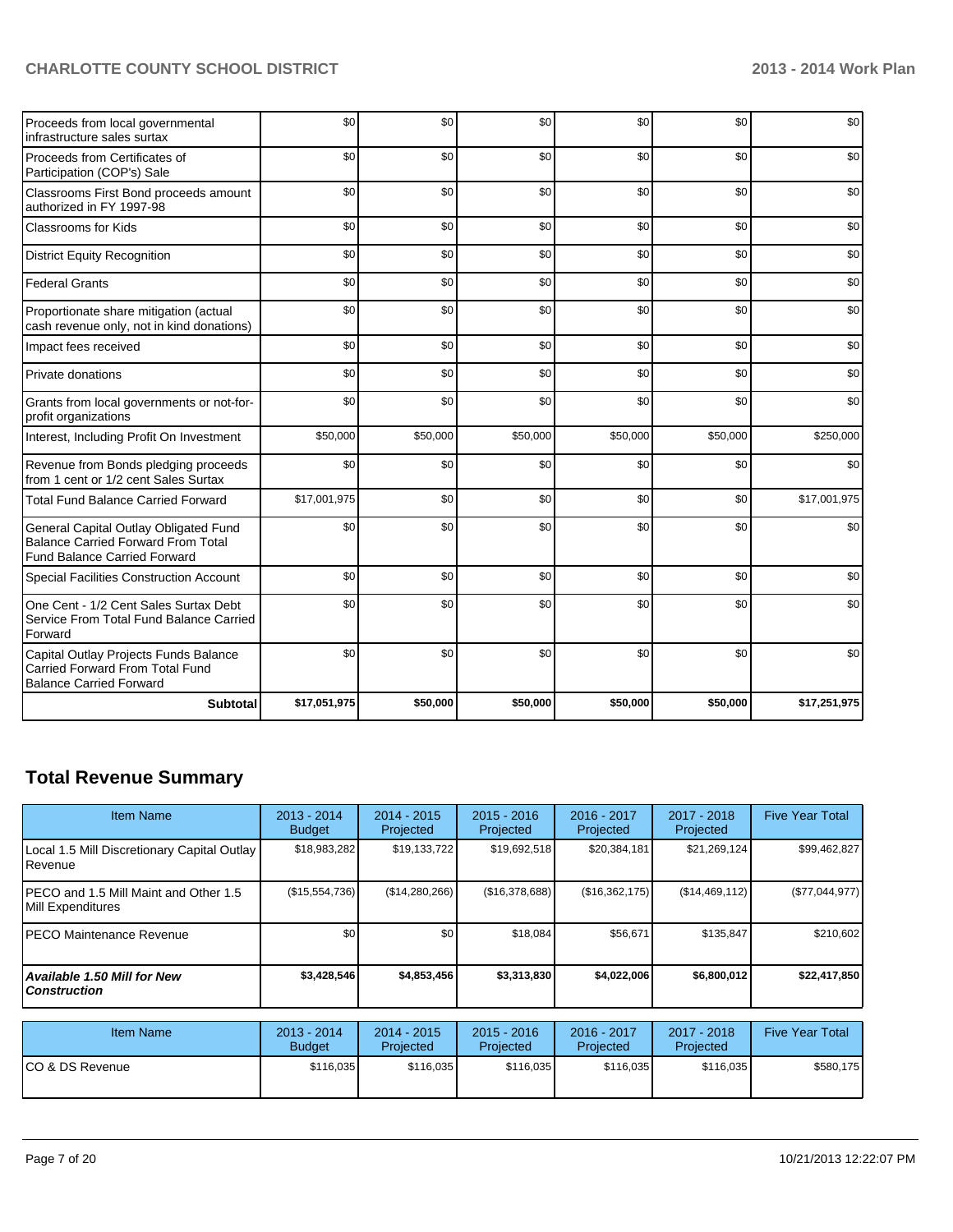| <b>PECO New Construction Revenue</b> | \$0          | \$0 <sub>l</sub> | \$0         | \$0         | \$0         | \$0          |
|--------------------------------------|--------------|------------------|-------------|-------------|-------------|--------------|
| <b>Other/Additional Revenue</b>      | \$17,051,975 | \$50,000         | \$50,000    | \$50,000    | \$50,000    | \$17,251,975 |
|                                      |              |                  |             |             |             |              |
| <b>Total Additional Revenuel</b>     | \$17,168,010 | \$166,035        | \$166,035   | \$166,035   | \$166,035   | \$17,832,150 |
| <b>Total Available Revenue</b>       | \$20,596,556 | \$5.019.491      | \$3,479,865 | \$4.188.041 | \$6.966.047 | \$40,250,000 |

# **Project Schedules**

# **Capacity Project Schedules**

A schedule of capital outlay projects necessary to ensure the availability of satisfactory classrooms for the projected student enrollment in K-12 programs.

| <b>Project Description</b>                                                     | Location                                              |                          | 2013 - 2014 | 2014 - 2015 | 2015 - 2016 | 2016 - 2017 | 2017 - 2018  | <b>Total</b>    | Funded |
|--------------------------------------------------------------------------------|-------------------------------------------------------|--------------------------|-------------|-------------|-------------|-------------|--------------|-----------------|--------|
| Remodel, renovate,<br>site improvements.                                       | CHARLOTTE<br><b>HARBOR SCHOOL</b>                     | Planned<br>Cost:         | \$0         | \$0         | \$0         | \$0         | \$5,599,520  | \$5,599,520 No  |        |
|                                                                                |                                                       | <b>Student Stations:</b> | $\mathbf 0$ | $\mathbf 0$ | $\mathbf 0$ | $\mathbf 0$ | $\mathbf 0$  | 0               |        |
|                                                                                |                                                       | <b>Total Classrooms:</b> | $\mathbf 0$ | $\mathbf 0$ | $\mathbf 0$ | $\Omega$    | $\Omega$     | $\Omega$        |        |
|                                                                                |                                                       | Gross Sq Ft:             | $\mathbf 0$ | $\mathbf 0$ | $\mathbf 0$ | $\Omega$    | $\Omega$     | $\Omega$        |        |
| Remodel, renovate<br>(Buildings 1-12) and<br>new construction and<br>site work | <b>CHARLOTTE</b><br><b>TECHNICAL</b><br><b>CENTER</b> | Planned<br>Cost:         | \$0         | \$0         | \$0         | \$0         | \$7,935,308  | \$7,935,308 No  |        |
|                                                                                |                                                       | <b>Student Stations:</b> | $\mathbf 0$ | $\Omega$    | $\mathbf 0$ | $\Omega$    | $\Omega$     | $\Omega$        |        |
|                                                                                | <b>Total Classrooms:</b>                              |                          | $\mathbf 0$ | $\mathbf 0$ | $\mathbf 0$ | 0           | $\mathbf 0$  | $\Omega$        |        |
|                                                                                | Gross Sq Ft:                                          |                          | $\mathbf 0$ | $\Omega$    | $\Omega$    | $\Omega$    | $\Omega$     | $\Omega$        |        |
| Remodel, renovate,<br>new construction,<br>and site<br>improvements            | PORT CHARLOTTE<br><b>SENIOR HIGH</b>                  | Planned<br>Cost:         | \$0         | \$0         | \$0         | \$0         | \$16,915,088 | \$16,915,088 No |        |
|                                                                                |                                                       | <b>Student Stations:</b> | $\mathbf 0$ | $\mathbf 0$ | $\mathbf 0$ | $\mathbf 0$ | $\mathbf 0$  | $\Omega$        |        |
|                                                                                |                                                       | <b>Total Classrooms:</b> | $\mathbf 0$ | $\mathbf 0$ | $\mathbf 0$ | $\mathbf 0$ | $\mathbf 0$  | $\Omega$        |        |
|                                                                                |                                                       | Gross Sq Ft:             | $\mathbf 0$ | $\Omega$    | $\mathbf 0$ | $\Omega$    | $\Omega$     | $\Omega$        |        |
| Remodel, renovate,<br>new construction,<br>and site<br>improvements            | PORT CHARLOTTE<br><b>MIDDLE</b>                       | Planned<br>Cost:         | \$0         | \$0         | \$0         | \$0         | \$31,904,058 | \$31,904,058 No |        |
|                                                                                |                                                       | <b>Student Stations:</b> | $\mathbf 0$ | $\Omega$    | $\mathbf 0$ | $\Omega$    | $\mathbf 0$  | $\Omega$        |        |
|                                                                                |                                                       | <b>Total Classrooms:</b> | $\mathbf 0$ | $\mathbf 0$ | $\mathbf 0$ | $\mathbf 0$ | $\mathbf 0$  | $\Omega$        |        |
|                                                                                |                                                       | Gross Sq Ft:             | $\mathbf 0$ | $\Omega$    | $\Omega$    | $\Omega$    | $\Omega$     | $\Omega$        |        |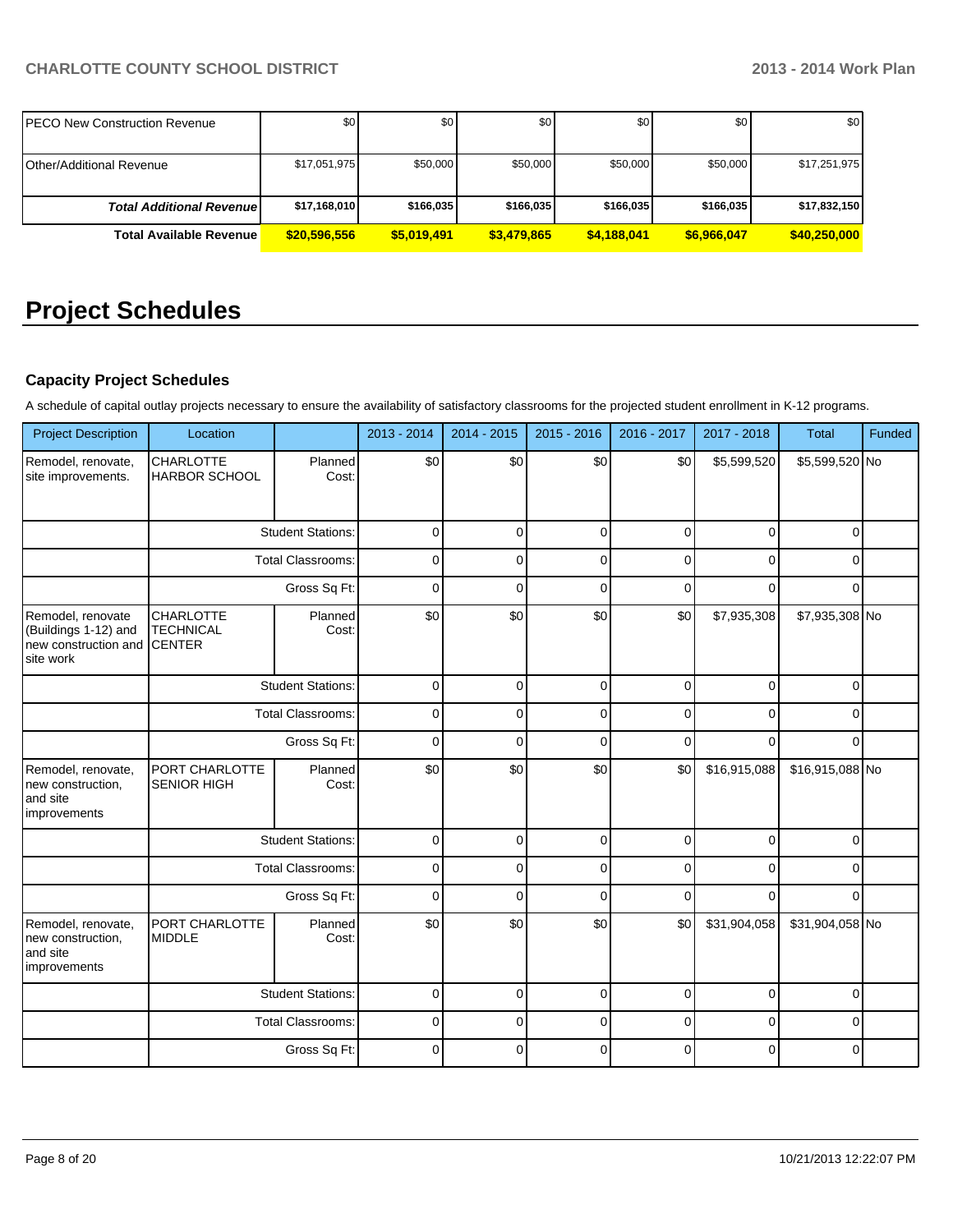| Remodel, renovate,<br>new construction,<br>and site<br>improvements | <b>LEMON BAY</b><br><b>SENIOR HIGH</b> | <b>Planned</b><br>Cost:  | \$20,250,000 | \$5,000,000 | \$5,000,000      | \$5,000,000 | \$5,000,000 | \$40,250,000 Yes |  |
|---------------------------------------------------------------------|----------------------------------------|--------------------------|--------------|-------------|------------------|-------------|-------------|------------------|--|
|                                                                     |                                        | <b>Student Stations:</b> | 1771         | 58          | 152 <sub>l</sub> |             |             | 387              |  |
|                                                                     | Total Classrooms:                      |                          |              |             |                  |             |             | 19               |  |
|                                                                     | Gross Sq Ft:                           |                          | 54,369       | 50,548      | 45,058           |             |             | 149,975          |  |

| <b>Planned Cost:</b>     | \$20,250,000 | \$5,000,000 | \$5,000,000 | \$5,000,000 | \$67,353,974   \$102,603,974 |
|--------------------------|--------------|-------------|-------------|-------------|------------------------------|
| <b>Student Stations:</b> | 177          | 58          | 152         |             | 387                          |
| <b>Total Classrooms:</b> |              |             |             |             | 19                           |
| Gross Sq Ft:             | 54.369       | 50,548      | 45,058      |             | 149,975                      |

## **Other Project Schedules**

Major renovations, remodeling, and additions of capital outlay projects that do not add capacity to schools.

| <b>Project Description</b>                    | Location                                | $2013 - 2014$<br><b>Actual Budget</b> | $2014 - 2015$<br>Projected | $2015 - 2016$<br>Projected | 2016 - 2017<br>Projected | $2017 - 2018$<br>Projected | Total          | Funded |
|-----------------------------------------------|-----------------------------------------|---------------------------------------|----------------------------|----------------------------|--------------------------|----------------------------|----------------|--------|
| Technology retrofit                           | Location not specified                  | \$0                                   | \$0                        | <b>\$0</b>                 | \$6,000,000              | \$0                        | \$6,000,000 No |        |
| <b>New construction</b>                       | <b>MURDOCK</b><br><b>TRANSPORTATION</b> | \$0                                   | \$0                        | \$0                        | \$0                      | \$2,500,000                | \$2,500,000 No |        |
| Land acquisitions                             | Location not specified                  | \$0 <sub>1</sub>                      | \$0                        | \$0                        | \$2,000,000              | \$0                        | \$2,000,000 No |        |
| Site improvements                             | Location not specified                  | \$0                                   | \$0                        | \$0                        | \$2,000,000              | \$0                        | \$2,000,000 No |        |
| Add remodel, renovate & site<br>limprovements | <b>PUNTA GORDA CENTER I</b>             | \$0                                   | \$0                        | \$0                        | \$0                      | \$707.824                  | \$707,824 No   |        |
|                                               |                                         | \$0                                   | \$0                        | \$0                        | \$10,000,000             | \$3,207,824                | \$13,207,824   |        |

#### **Additional Project Schedules**

Any projects that are not identified in the last approved educational plant survey.

Nothing reported for this section.

# **Non Funded Growth Management Project Schedules**

Schedule indicating which projects, due to planned development, that CANNOT be funded from current revenues projected over the next five years.

### Nothing reported for this section.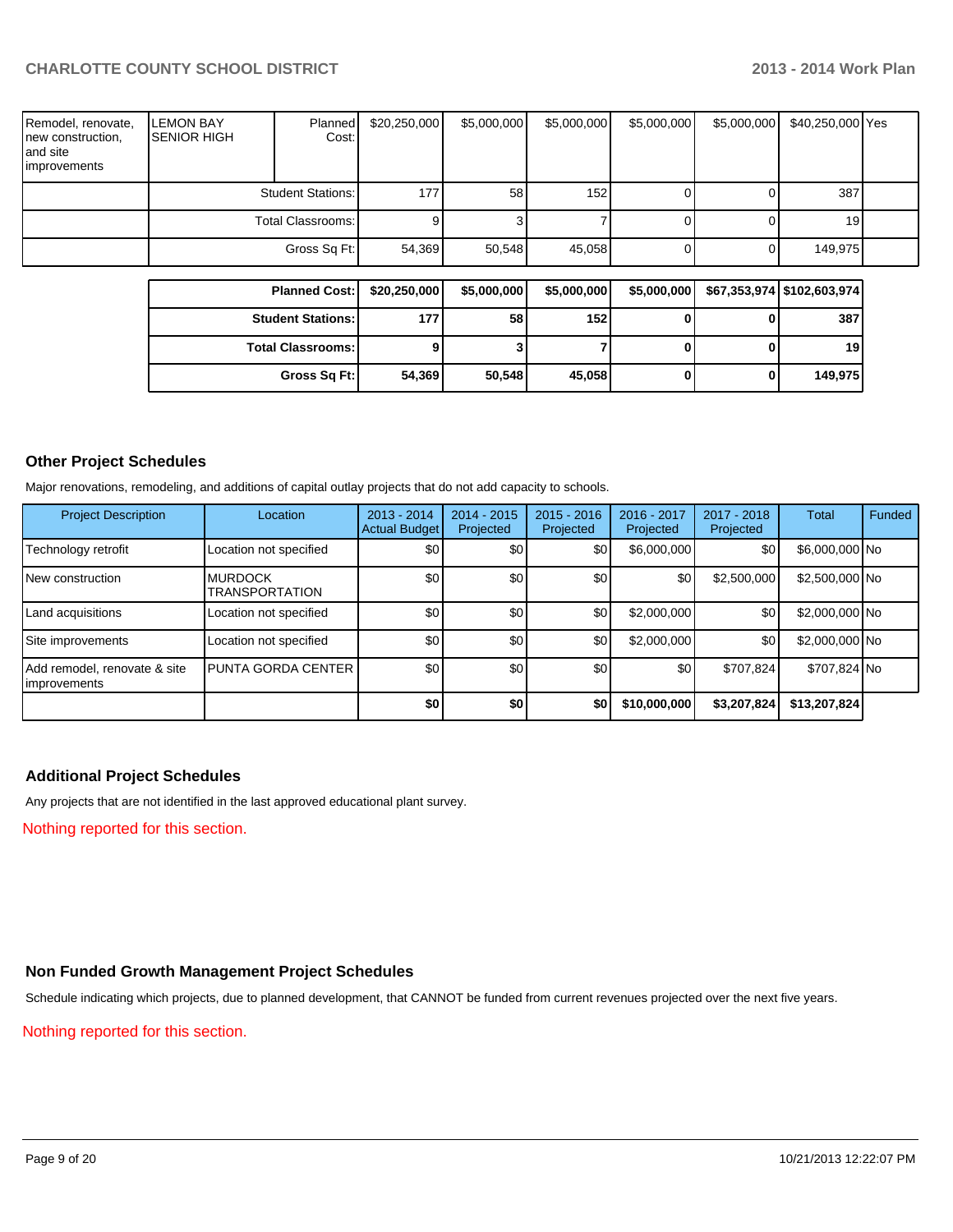# **Tracking**

## **Capacity Tracking**

| Location                                     | $2013 -$<br>2014 Satis.<br>Stu. Sta. | Actual<br>$2013 -$<br><b>2014 FISH</b><br>Capacity | <b>Actual</b><br>$2012 -$<br>2013<br><b>COFTE</b> | # Class<br><b>Rooms</b> | Actual<br>Average<br>$2013 -$<br>2014 Class<br><b>Size</b> | Actual<br>$2013 -$<br>2014<br><b>Utilization</b> | <b>New</b><br>Stu.<br>Capacity | <b>New</b><br>Rooms to<br>be<br>Added/Re<br>moved | Projected<br>$2017 -$<br>2018<br><b>COFTE</b> | Projected<br>$2017 -$<br>2018<br><b>Utilization</b> | Projected<br>$2017 -$<br>2018 Class<br><b>Size</b> |
|----------------------------------------------|--------------------------------------|----------------------------------------------------|---------------------------------------------------|-------------------------|------------------------------------------------------------|--------------------------------------------------|--------------------------------|---------------------------------------------------|-----------------------------------------------|-----------------------------------------------------|----------------------------------------------------|
| <b>SALLIE JONES</b><br><b>ELEMENTARY</b>     | 717                                  | 717                                                | 593                                               | 38                      | 16                                                         | 83.00 %                                          | $\Omega$                       | $\Omega$                                          | 600                                           | 84.00%                                              | 16                                                 |
| <b>CHARLOTTE SENIOR</b><br><b>HIGH</b>       | 1,828                                | 1,736                                              | 1,816                                             | 77                      | 24                                                         | 105.00 %                                         | $\Omega$                       | $\Omega$                                          | 1.700                                         | 98.00 %                                             | 22                                                 |
| PEACE RIVER<br><b>ELEMENTARY</b>             | 861                                  | 861                                                | 682                                               | 47                      | 15                                                         | 79.00 %                                          | $\Omega$                       | $\Omega$                                          | 600                                           | 70.00%                                              | 13                                                 |
| <b>CHARLOTTE HARBOR</b><br><b>SCHOOL</b>     | 262                                  | 262                                                | 126                                               | 23                      | 5                                                          | 48.00 %                                          | 0                              | $\Omega$                                          | 120                                           | 46.00 %                                             | 5                                                  |
| <b>LEMON BAY SENIOR</b><br><b>HIGH</b>       | 1,892                                | 1.797                                              | 1,209                                             | 77                      | 16                                                         | 67.00 %                                          | $\Omega$                       | $\Omega$                                          | 1,200                                         | 67.00 %                                             | 16                                                 |
| <b>BENJAMIN J BAKER</b><br><b>ELEMENTARY</b> | 324                                  | 324                                                | 30                                                | 18                      | $\overline{c}$                                             | 9.00 %                                           | 0                              | $\Omega$                                          | 30                                            | 9.00%                                               | $\overline{2}$                                     |
| <b>DEEP CREEK</b><br><b>ELEMENTARY</b>       | 884                                  | 884                                                | 696                                               | 47                      | 15                                                         | 79.00 %                                          | $\Omega$                       | $\Omega$                                          | 600                                           | 68.00 %                                             | 13                                                 |
| KINGSWAY<br><b>ELEMENTARY</b>                | 732                                  | 732                                                | 653                                               | 40                      | 16                                                         | 89.00 %                                          | $\Omega$                       | $\Omega$                                          | 600                                           | 82.00 %                                             | 15                                                 |
| <b>CHARLOTTE</b><br><b>TECHNICAL CENTER</b>  | 1,048                                | 1,257                                              | 429                                               | 60                      | $\overline{7}$                                             | 34.00 %                                          | $\Omega$                       | $\Omega$                                          | 445                                           | 35.00 %                                             | $\overline{7}$                                     |
| L A AINGER MIDDLE                            | 1,053                                | 947                                                | 924                                               | 47                      | 20                                                         | 98.00 %                                          | $\overline{0}$                 | $\Omega$                                          | 800                                           | 84.00%                                              | 17                                                 |
| VINELAND<br><b>ELEMENTARY</b>                | 880                                  | 880                                                | 595                                               | 47                      | 13                                                         | 68.00 %                                          | $\Omega$                       | $\Omega$                                          | 600                                           | 68.00 %                                             | 13                                                 |
| <b>LIBERTY ELEMENTARY</b>                    | 691                                  | 691                                                | 622                                               | 37                      | 17                                                         | 90.00 %                                          | $\Omega$                       | $\Omega$                                          | 600                                           | 87.00 %                                             | 16                                                 |
| <b>MURDOCK MIDDLE</b>                        | 909                                  | 818                                                | 785                                               | 42                      | 19                                                         | 96.00 %                                          | $\overline{0}$                 | $\Omega$                                          | 800                                           | 98.00%                                              | 19                                                 |
| IMYAKKA RIVER<br><b>ELEMENTARY</b>           | 667                                  | 667                                                | 514                                               | 35                      | 15                                                         | 77.00 %                                          | $\Omega$                       | $\Omega$                                          | 500                                           | 75.00 %                                             | 14                                                 |
| <b>EAST ELEMENTARY</b>                       | 861                                  | 861                                                | 675                                               | 47                      | 14                                                         | 78.00 %                                          | $\Omega$                       | $\Omega$                                          | 600                                           | 70.00 %                                             | 13                                                 |
| <b>NEIL ARMSTRONG</b><br><b>ELEMENTARY</b>   | 861                                  | 861                                                | 787                                               | 47                      | 17                                                         | 91.00 %                                          | $\Omega$                       | $\Omega$                                          | 600                                           | 70.00%                                              | 13                                                 |
| PUNTA GORDA MIDDLE                           | 1,381                                | 1,242                                              | 1,135                                             | 60                      | 19                                                         | 91.00 %                                          | $\Omega$                       | $\Omega$                                          | 1.100                                         | 89.00 %                                             | 18                                                 |
| PORT CHARLOTTE<br><b>MIDDLE</b>              | 1,112                                | 1,000                                              | 812                                               | 51                      | 16                                                         | 81.00 %                                          | $\Omega$                       | $\Omega$                                          | 800                                           | 80.00%                                              | 16                                                 |
| <b>MEADOW PARK</b><br><b>ELEMENTARY</b>      | 865                                  | 865                                                | 709                                               | 47                      | 15                                                         | 82.00 %                                          | 0                              | $\Omega$                                          | 600                                           | 69.00%                                              | 13                                                 |
| PORT CHARLOTTE<br><b>SENIOR HIGH</b>         | 1,962                                | 1,863                                              | 1,584                                             | 80                      | 20                                                         | 85.00 %                                          | $\Omega$                       | $\Omega$                                          | 1,600                                         | 86.00 %                                             | 20                                                 |
|                                              | 19.790                               | 19,265                                             | 15,374                                            | 967                     | 16                                                         | 79.80 %                                          | $\bf{0}$                       | $\bf{0}$                                          | 14.495                                        | 75.24 %                                             | 15                                                 |

The COFTE Projected Total (14,495) for 2017 - 2018 must match the Official Forecasted COFTE Total (14,495 ) for 2017 - 2018 before this section can be completed. In the event that the COFTE Projected Total does not match the Official forecasted COFTE, then the Balanced Projected COFTE Table should be used to balance COFTE.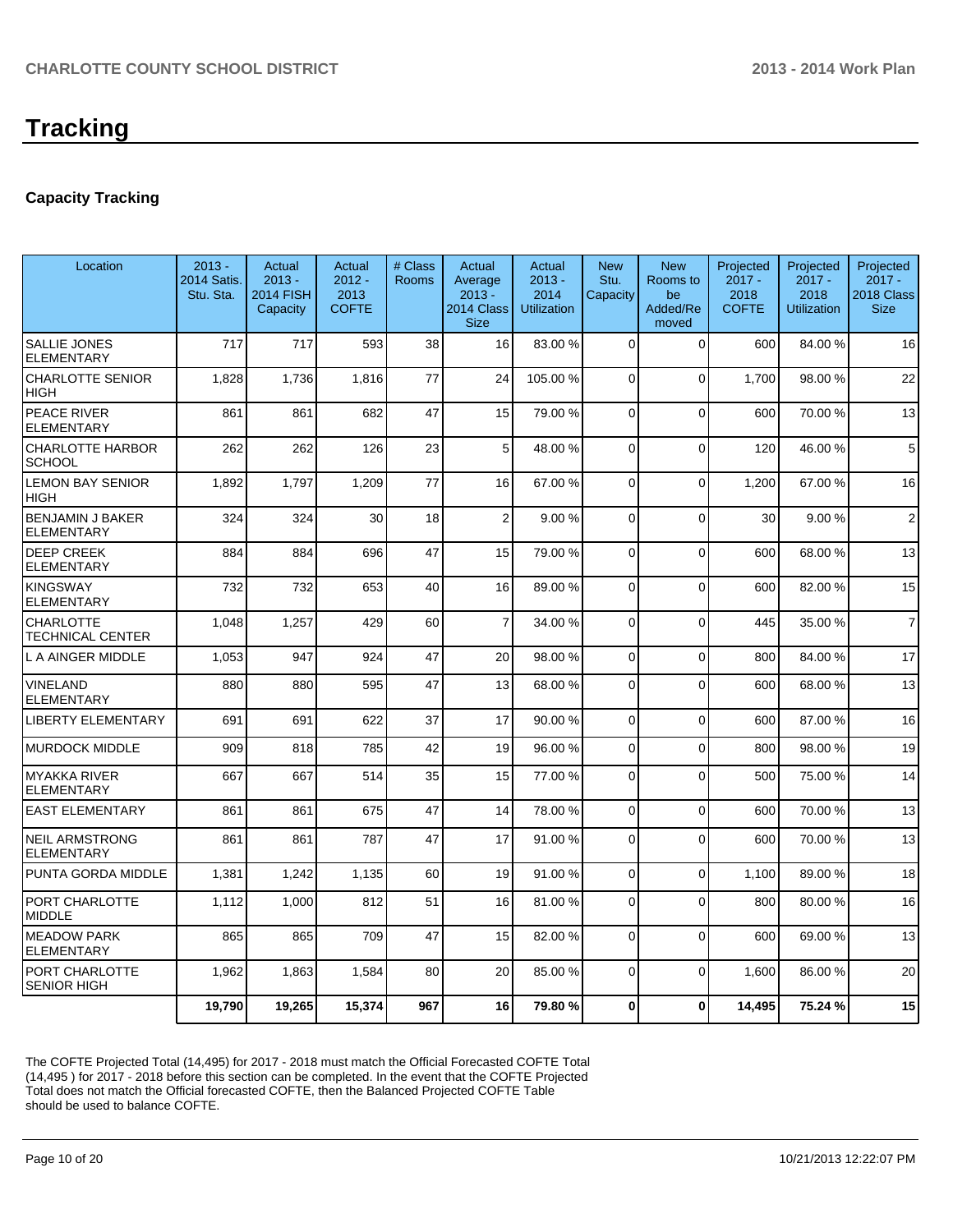| Projected COFTE for 2017 - 2018 |        |  |  |  |  |  |
|---------------------------------|--------|--|--|--|--|--|
| Elementary (PK-3)               | 3,890  |  |  |  |  |  |
| Middle (4-8)                    | 5,836  |  |  |  |  |  |
| High (9-12)                     | 4,769  |  |  |  |  |  |
|                                 | 14,495 |  |  |  |  |  |

| <b>Grade Level Type</b> | <b>Balanced Projected</b><br>COFTE for 2017 - 2018 |
|-------------------------|----------------------------------------------------|
| Elementary (PK-3)       |                                                    |
| Middle (4-8)            |                                                    |
| High (9-12)             |                                                    |
|                         | 14,495                                             |

#### **Relocatable Replacement**

Number of relocatable classrooms clearly identified and scheduled for replacement in the school board adopted financially feasible 5-year district work program.

| _ocation                          | $2013 -$<br>2014 | $2014 - 2015$ | $2015 - 2016$ | 2016 - 2017 | $-2018$<br>2017 | Year 5 Total |
|-----------------------------------|------------------|---------------|---------------|-------------|-----------------|--------------|
| Total Relocatable Replacements: I |                  |               |               |             |                 |              |

#### **Charter Schools Tracking**

Information regarding the use of charter schools.

| Location-Type                                    | # Relocatable  <br>units or<br>permanent<br>classrooms | Owner   | Year Started or<br>Scheduled | Student<br><b>Stations</b> | <b>Students</b><br>Enrolled | Years in<br>Contract | <b>Total Charter</b><br><b>Students</b><br>projected for<br>2017 - 2018 |
|--------------------------------------------------|--------------------------------------------------------|---------|------------------------------|----------------------------|-----------------------------|----------------------|-------------------------------------------------------------------------|
| Edison State College - Collegiate<br>High School |                                                        | 4 STATE | 2009                         | 400                        | 400 l                       |                      | 400 <sup>I</sup>                                                        |
|                                                  |                                                        |         |                              | 400 l                      | 400                         |                      | 400                                                                     |

## **Special Purpose Classrooms Tracking**

The number of classrooms that will be used for certain special purposes in the current year, by facility and type of classroom, that the district will, 1), not use for educational purposes, and 2), the co-teaching classrooms that are not open plan classrooms and will be used for educational purposes.

| School                   | School Type                            | $\parallel$ # of Elementary $\parallel$ # of Middle 4-8 $\parallel$<br><b>K-3 Classrooms</b> | <b>Classrooms</b> | $\#$ of High 9-12<br><b>Classrooms</b> | # of $ESE$<br>Classrooms | # of Combo<br><b>Classrooms</b> | Total<br><b>Classrooms</b> |
|--------------------------|----------------------------------------|----------------------------------------------------------------------------------------------|-------------------|----------------------------------------|--------------------------|---------------------------------|----------------------------|
| IMYAKKA RIVER ELEMENTARY | Educational                            |                                                                                              |                   |                                        |                          |                                 |                            |
|                          | <b>Total Educational Classrooms: I</b> |                                                                                              |                   |                                        |                          |                                 |                            |

| School | School Type                          | $\parallel$ # of Elementary $\parallel$ # of Middle 4-8 $\parallel$ # of High 9-12<br><b>IK-3 Classrooms I</b> | <b>Classrooms</b> | <b>Classrooms</b> | # of $ESE$<br><b>Classrooms</b> | # of Combo<br><b>Classrooms</b> | Total<br><b>Classrooms</b> |
|--------|--------------------------------------|----------------------------------------------------------------------------------------------------------------|-------------------|-------------------|---------------------------------|---------------------------------|----------------------------|
|        | <b>Total Co-Teaching Classrooms:</b> |                                                                                                                |                   |                   | 0                               | 0                               |                            |

#### **Infrastructure Tracking**

**Necessary offsite infrastructure requirements resulting from expansions or new schools. This section should include infrastructure information related to capacity project schedules and other project schedules (Section 4).**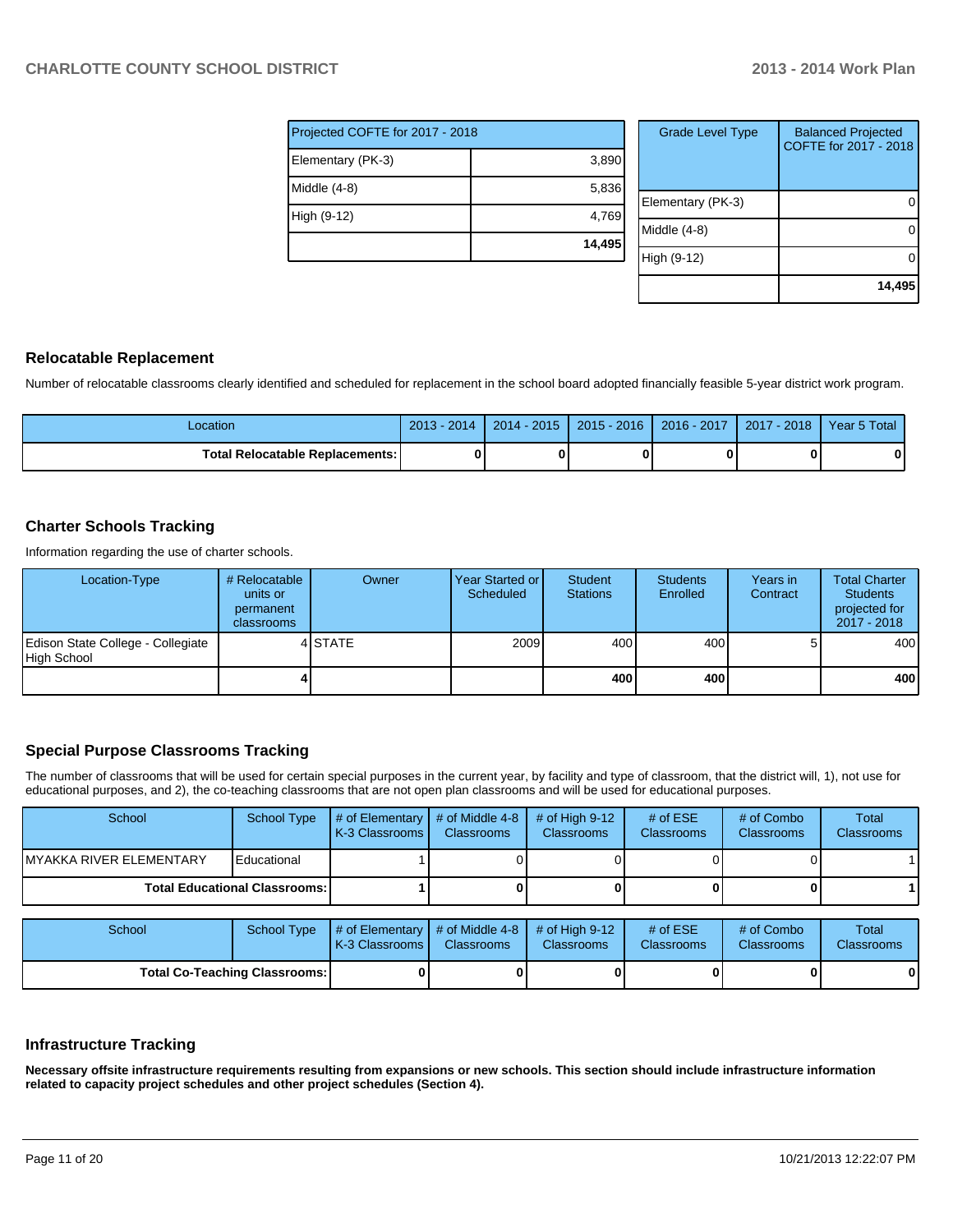Port Charlotte Middle School - possible water and sewer line extension, traffic signal, de-acceleration lane, sidewalks, fire hydrants, storm water management,  $etc.$ 

Charlotte Harbor Center - possible water and sewer line extension, traffic signal, de-acceleration lane, sidewalks, fire hydrants, storm water management, etc. Charlotte Technical Center - possible water and sewer line extension, traffic signal, de-acceleration lane, sidewalks, fire hydrants, storm water management, etc. Lemon Bay High - possible water and sewer line extension, traffic signal, de-acceleration lane, sidewalks, fire hydrants, storm water management, etc. Murdock Transportation - possible water and sewer line extension, traffic signal, de-acceleration lane, sidewalks, fire hydrants, storm water management, etc. Port Charlotte High - possible water and sewer line extension, traffic signal, de-acceleration lane, sidewalks, fire hydrants, storm water management, etc. Punta Gorda Center - possible water and sewer line extension, traffic signal, de-acceleration lane, sidewalks, fire hydrants, storm water management, etc.

**Proposed location of planned facilities, whether those locations are consistent with the comprehensive plans of all affected local governments, and recommendations for infrastructure and other improvements to land adjacent to existing facilities. Provisions of 1013.33(12), (13) and (14) and 1013.36 must be addressed for new facilities planned within the 1st three years of the plan (Section 5).**

| <b>Consistent with Comp Plan?</b> | Yes |
|-----------------------------------|-----|
| Middle School B                   |     |
| Elementary A                      |     |
| Lemon Bay High                    |     |

#### **Net New Classrooms**

The number of classrooms, by grade level and type of construction, that were added during the last fiscal year.

| List the net new classrooms added in the 2012 - 2013 fiscal year.                                                                                       |                               |                                 |                                |                                                                        | Ivear.                       |                                   | List the net new classrooms to be added in the 2013 - 2014 fiscal |                        |
|---------------------------------------------------------------------------------------------------------------------------------------------------------|-------------------------------|---------------------------------|--------------------------------|------------------------------------------------------------------------|------------------------------|-----------------------------------|-------------------------------------------------------------------|------------------------|
| "Classrooms" is defined as capacity carrying classrooms that are added to increase<br>capacity to enable the district to meet the Class Size Amendment. |                               |                                 |                                | Totals for fiscal year 2013 - 2014 should match totals in Section 15A. |                              |                                   |                                                                   |                        |
| Location                                                                                                                                                | $2012 - 2013 \#$<br>Permanent | 2012 - 2013 #<br><b>Modular</b> | $2012 - 2013$ #<br>Relocatable | $2012 - 2013$<br>Total                                                 | $2013 - 2014$ #<br>Permanent | $2013 - 2014$ #<br><b>Modular</b> | $2013 - 2014$ #<br><b>Relocatable</b>                             | $2013 - 2014$<br>Total |
| Elementary (PK-3)                                                                                                                                       |                               |                                 |                                |                                                                        |                              |                                   |                                                                   |                        |
| Middle (4-8)                                                                                                                                            |                               |                                 |                                |                                                                        |                              |                                   |                                                                   |                        |
| High (9-12)                                                                                                                                             |                               |                                 |                                |                                                                        |                              |                                   |                                                                   | 9                      |
|                                                                                                                                                         |                               |                                 |                                |                                                                        |                              |                                   |                                                                   |                        |

#### **Relocatable Student Stations**

Number of students that will be educated in relocatable units, by school, in the current year, and the projected number of students for each of the years in the workplan.

| <b>Site</b>                    | $2013 - 2014$ | $2014 - 2015$ | $2015 - 2016$ | $2016 - 2017$ | $2017 - 2018$ | 5 Year Average |
|--------------------------------|---------------|---------------|---------------|---------------|---------------|----------------|
| <b>SALLIE JONES ELEMENTARY</b> |               |               |               |               |               | 0              |
| CHARLOTTE SENIOR HIGH          |               |               |               |               |               | 0              |
| IPEACE RIVER ELEMENTARY        |               |               |               |               |               | 0              |
| CHARLOTTE HARBOR SCHOOL        | 90            | 90            | 90            | 90            |               | 72             |
| <b>LEMON BAY SENIOR HIGH</b>   |               |               |               |               |               | 0              |
| MYAKKA RIVER ELEMENTARY        |               |               |               |               |               | 0              |
| <b>DEEP CREEK ELEMENTARY</b>   | 213           | 213           | 213           | 213           | 213           | 213            |
| KINGSWAY ELEMENTARY            |               |               |               |               |               | $\Omega$       |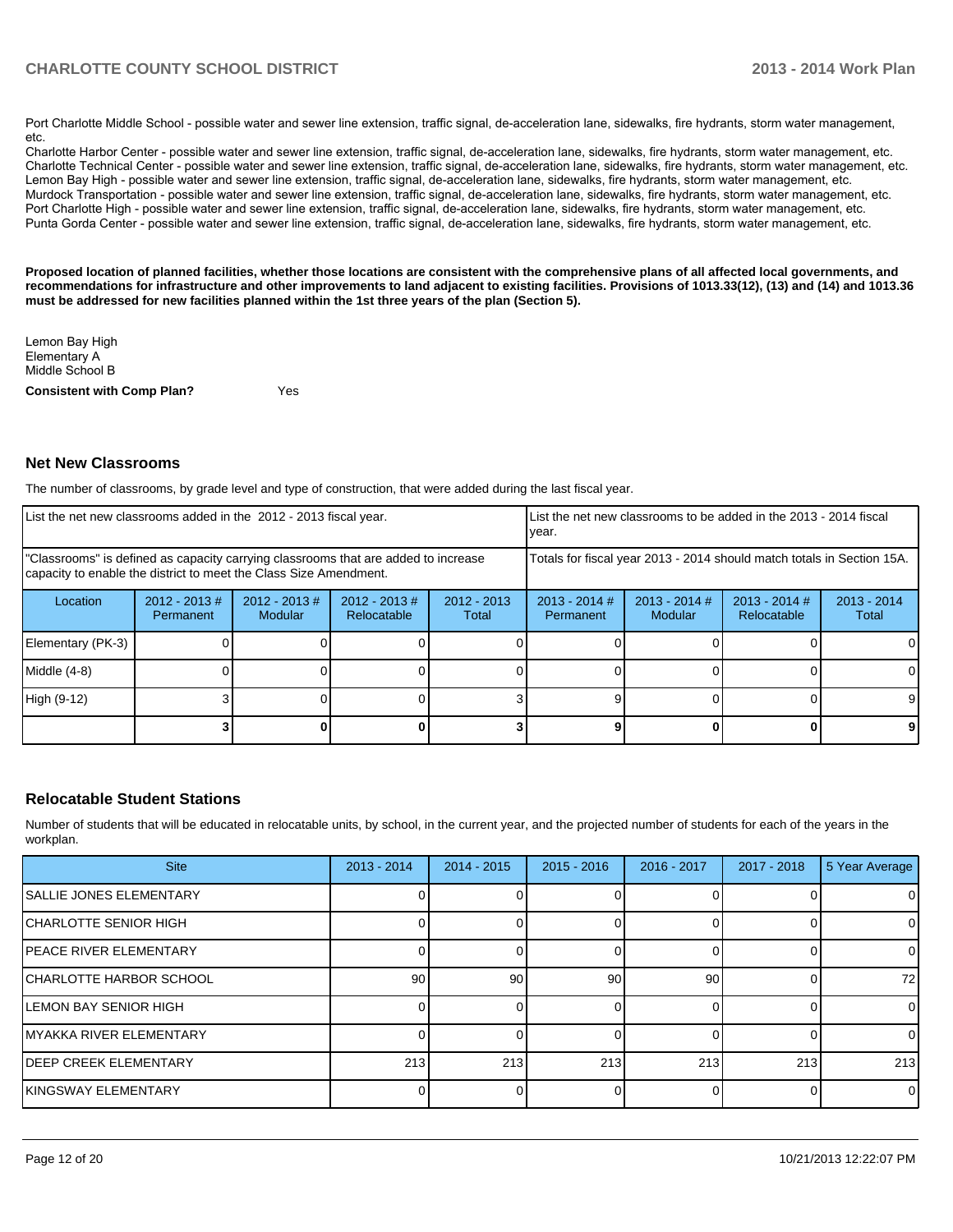| <b>PORT CHARLOTTE SENIOR HIGH</b>                 | 25       | 25       | 25     | 25       | 0        | 20             |
|---------------------------------------------------|----------|----------|--------|----------|----------|----------------|
| ICHARLOTTE TECHNICAL CENTER                       | 50       | 50       | 50     | 50       | $\Omega$ | 40             |
| lL A AINGER MIDDLE                                | 0        | 0        | 0      | $\Omega$ | $\Omega$ | $\Omega$       |
| <b>VINELAND ELEMENTARY</b>                        | 232      | 232      | 232    | 232      | 232      | 232            |
| <b>LIBERTY ELEMENTARY</b>                         | 36       | 54       | 54     | 54       | 0        | 40             |
| IMURDOCK MIDDLE                                   | 0        | $\Omega$ | 0      | $\Omega$ | 0        | $\Omega$       |
| BENJAMIN J BAKER ELEMENTARY                       | U        | U        | O      | $\Omega$ | $\Omega$ | $\overline{0}$ |
| <b>IEAST ELEMENTARY</b>                           | $\Omega$ | 0        |        | $\Omega$ | $\Omega$ | $\Omega$       |
| NEIL ARMSTRONG ELEMENTARY                         | 0        | 0        | 0      | $\Omega$ | $\Omega$ | $\overline{0}$ |
| IPUNTA GORDA MIDDLE                               | 0        | 0        | 0      | $\Omega$ | $\Omega$ | $\Omega$       |
| PORT CHARLOTTE MIDDLE                             | ŋ        | U        | U      | $\Omega$ | $\Omega$ | $\Omega$       |
| IMEADOW PARK ELEMENTARY                           | $\Omega$ | 0        | 0      | $\Omega$ | 0        | $\overline{0}$ |
| Totals for CHARLOTTE COUNTY SCHOOL DISTRICT       |          |          |        |          |          |                |
| Total students in relocatables by year.           | 646      | 664      | 664    | 664      | 445      | 617            |
| Total number of COFTE students projected by year. | 15,187   | 14,908   | 14,743 | 14,589   | 14,495   | 14,784         |
| Percent in relocatables by year.                  | 4 %      | 4 %      | 5 %    | 5%       | 3%       | 4 %            |

#### **Leased Facilities Tracking**

Exising leased facilities and plans for the acquisition of leased facilities, including the number of classrooms and student stations, as reported in the educational plant survey, that are planned in that location at the end of the five year workplan.

| Location                   | # of Leased<br>Classrooms 2013 - I<br>2014 | <b>FISH Student</b><br><b>Stations</b> | Owner                       | # of Leased<br>Classrooms 2017 -<br>2018 | <b>FISH Student</b><br><b>Stations</b> |
|----------------------------|--------------------------------------------|----------------------------------------|-----------------------------|------------------------------------------|----------------------------------------|
| CHARLOTTE HARBOR SCHOOL    |                                            |                                        | 90 Mobile<br>Modular/SGroup |                                          | 90 <sup>1</sup>                        |
| PORT CHARLOTTE SENIOR HIGH |                                            |                                        | 25 Mobile<br>Modular/SGroup |                                          | 25                                     |
| CHARLOTTE TECHNICAL CENTER |                                            |                                        | 50 SGroup                   |                                          | 50 <sup>1</sup>                        |
| ILIBERTY ELEMENTARY        |                                            |                                        | 36 Mobile<br>Modular/SGroup |                                          | 54                                     |
|                            | 11                                         | 201                                    |                             | 12                                       | 219                                    |

### **Failed Standard Relocatable Tracking**

Relocatable units currently reported by school, from FISH, and the number of relocatable units identified as 'Failed Standards'.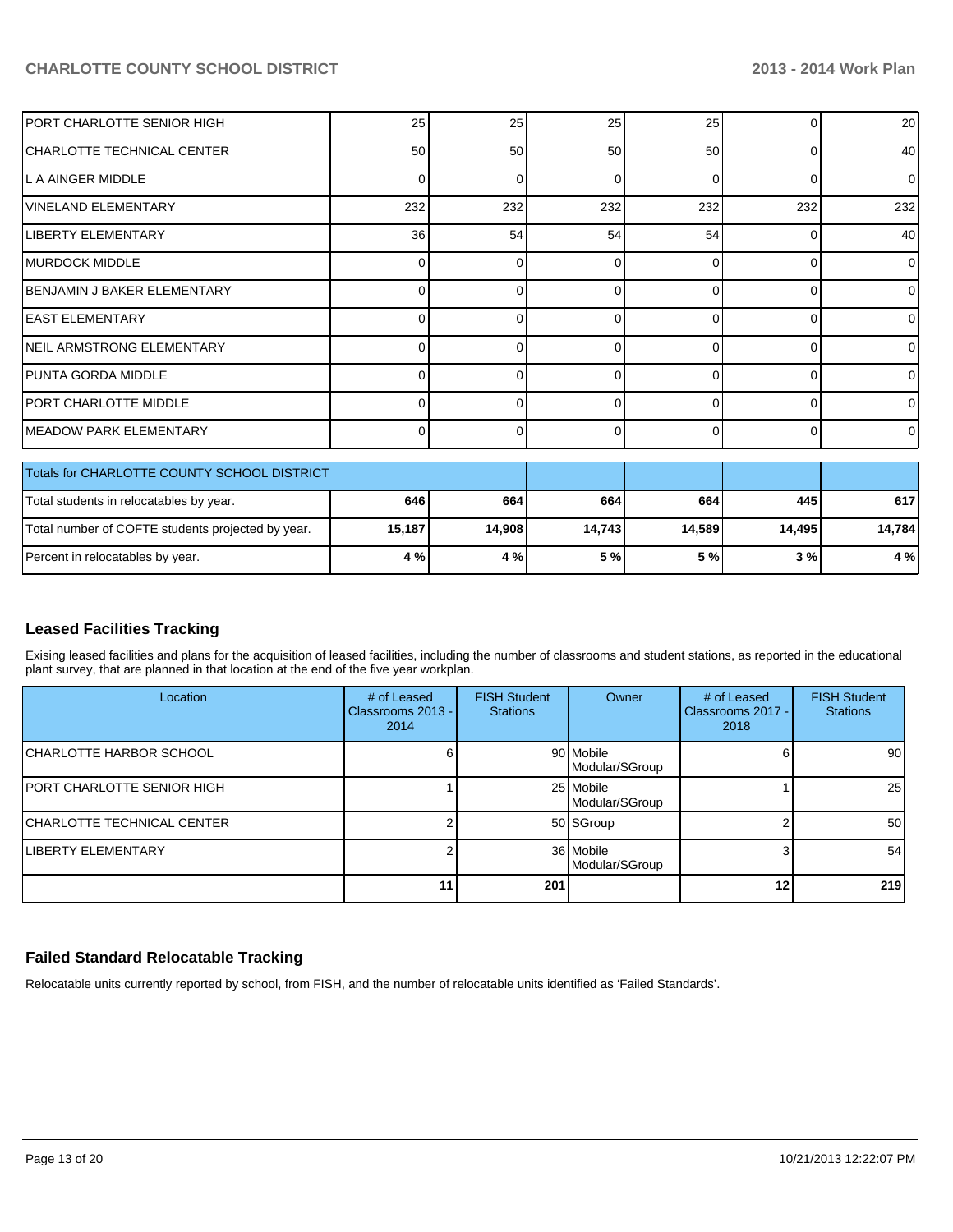Nothing reported for this section.

# **Planning**

#### **Class Size Reduction Planning**

**Plans approved by the school board that reduce the need for permanent student stations such as acceptable school capacity levels, redistricting, busing, year-round schools, charter schools, magnet schools, public-private partnerships, multitrack scheduling, grade level organization, block scheduling, or other alternatives.**

Charlotte County Public Schools' class size reduction planning includes, but is not limited to, remodeling, renovation, new construction, year-round schools, and redistricting in our continued proactive approach to assure compliance with class size reduction requirements.

#### **School Closure Planning**

**Plans for the closure of any school, including plans for disposition of the facility or usage of facility space, and anticipated revenues.**

Charlotte Public Schools currently has no plans to close any schools.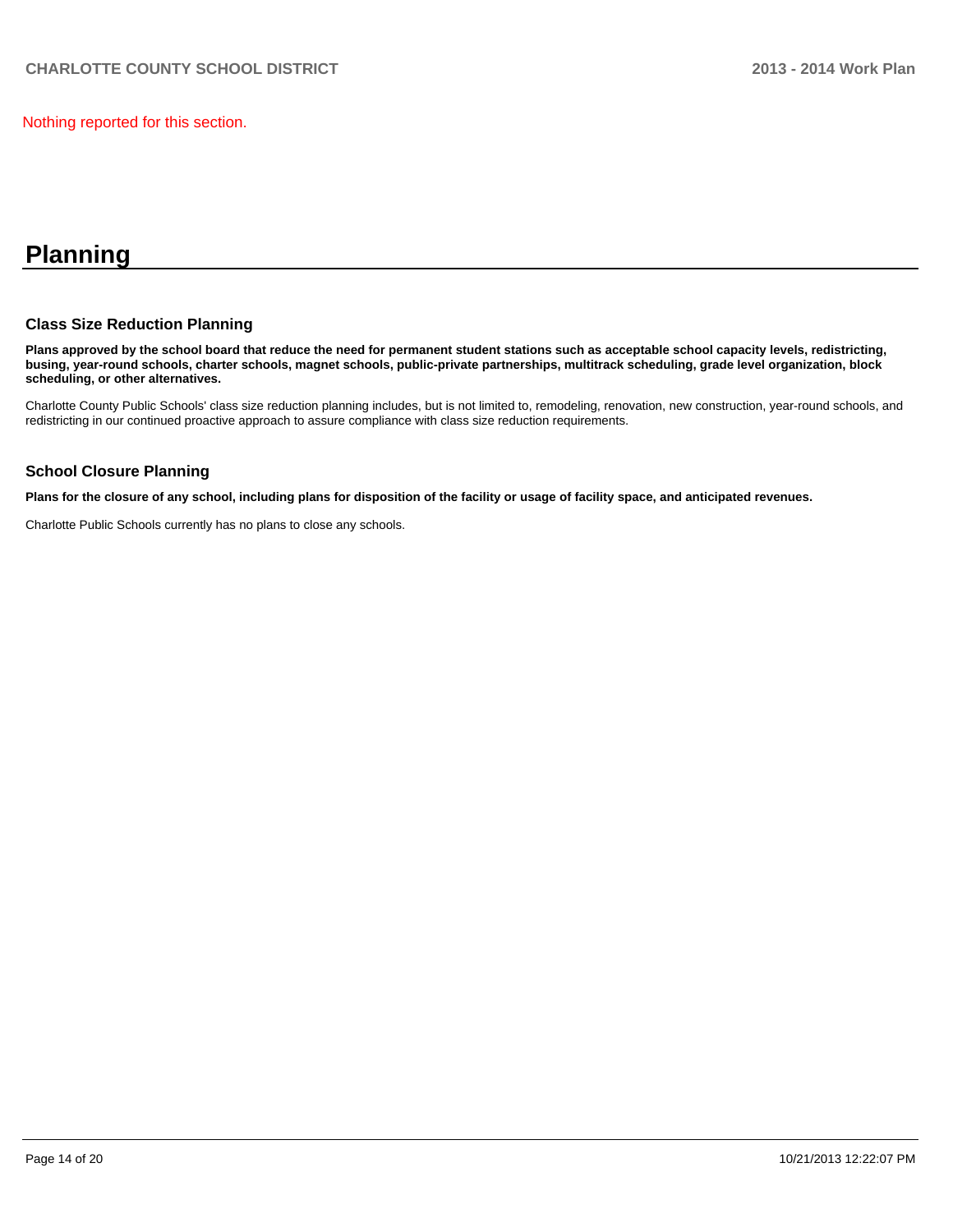# Five Year Survey - Ten Year Capacity CHARLOTTE COUNTY SCHOOL DISTRICT

## **10/21/2013**

**Schedule of capital outlay projects projected to ensure the availability of satisfactory student stations for the projected student enrollment in K - 12 programs for the future 5 years beyond the 5-year district facilities work program.**

| Project                           | Location, Community, Quadrant or other general<br>location | <b>Projected Cost</b> |
|-----------------------------------|------------------------------------------------------------|-----------------------|
| Project description not specified | Location not specified                                     | \$0                   |
|                                   |                                                            | \$0                   |

# Five Year Survey - Ten Year Infrastructure CHARLOTTE COUNTY SCHOOL DISTRICT

#### **10/21/2013**

**Proposed Location of Planned New, Remodeled, or New Additions to Facilities in 6 thru 10 out years (Section 28).**

Murdock Center Building 1 to be remodeled to alternative education (Academy)when COFTE & financing supports. Murdock Middle School to be evaluated for comprehensive renewal program. L A Ainger to be evaluated for comprehensive renewal program.

#### **Plans for closure of any school, including plans for disposition of the facility or usage of facility space, and anticipated revenues in the 6 thru 10 out years (Section 29).**

Not Specified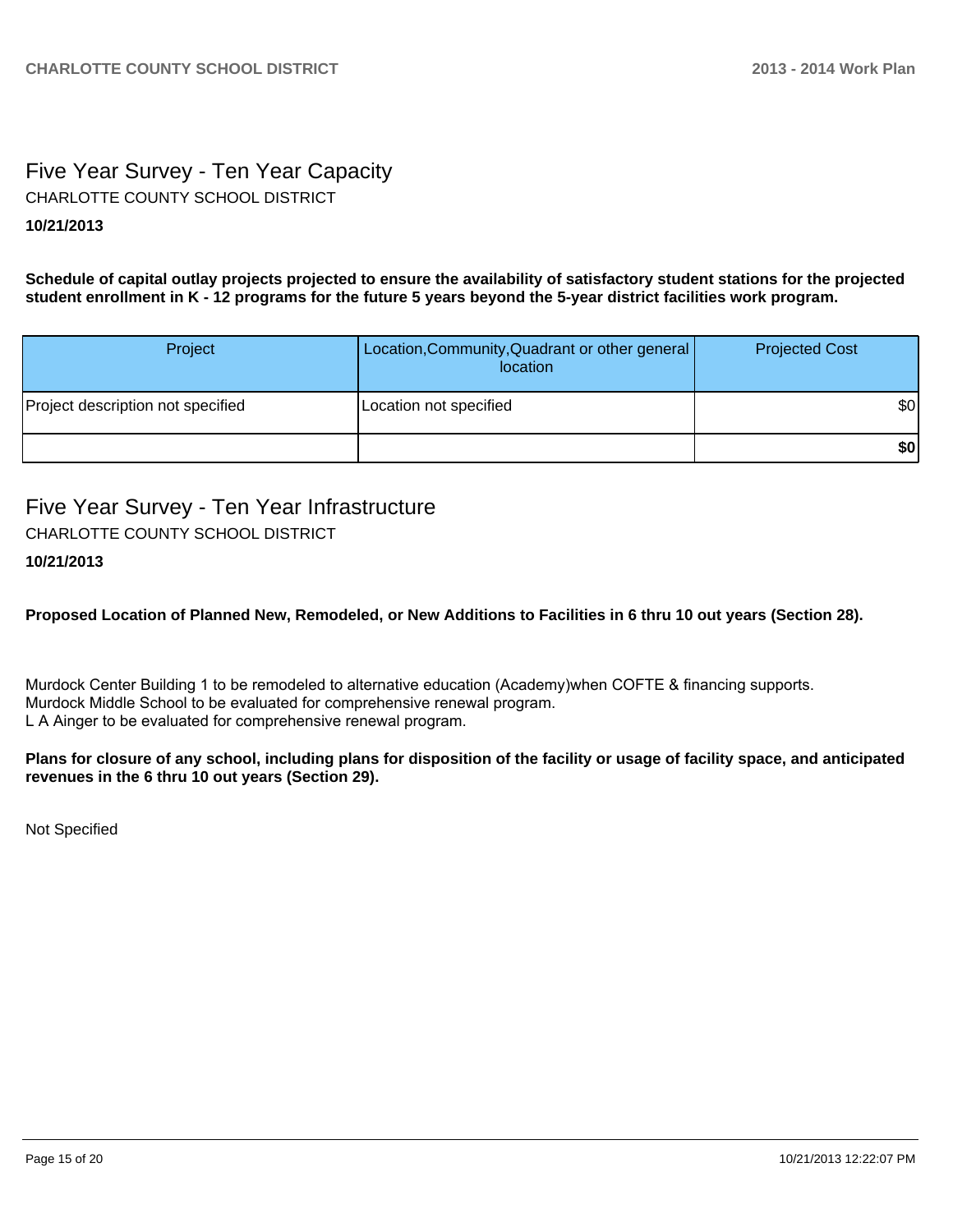# Five Year Survey - Ten Year Maintenance **10/21/2013** CHARLOTTE COUNTY SCHOOL DISTRICT

**District projects and locations regarding the projected need for major renovation, repair, and maintenance projects within the district in years 6 - 10 beyond the projects plans detailed in the five years covered by the work plan.**

| Project                                | <b>Projected Cost</b> |
|----------------------------------------|-----------------------|
| <b>HVAC</b>                            | \$5,273,000           |
| <b>FLOORING</b>                        | \$1,160,000           |
| ROOFING                                | \$7,083,000           |
| <b>SAFETY TO LIFE</b>                  | \$781,000             |
| <b>FIRE ALARM</b>                      | \$1,900,000           |
| TELEPHONE/INTERCOM SYSTEM              | \$940,500             |
| PAINT                                  | \$1,000,000           |
| <b>FIXED BLDG EQUIP REPLACEMENT</b>    | \$1,242,000           |
| <b>SURVEY &amp; ENGINEERS</b>          | \$62,000              |
| <b>BLEACHER REPAIR</b>                 | \$138,600             |
| <b>GYM FLOORS</b>                      | \$156,000             |
| ADA                                    | \$529,000             |
| <b>CUSTODIAL</b>                       | \$211,200             |
| <b>BATHROOM PARTITIANS</b>             | \$528,000             |
| PE FIELD IMPROVEMENTS                  | \$2,444,200           |
| SMALL REMODELING & RENOVATION PROJECTS | \$1,099,000           |
| PAVING                                 | \$267,000             |
| ELEMENTARY PLAYGROUNDS                 | \$167,000             |
|                                        | \$24,981,500          |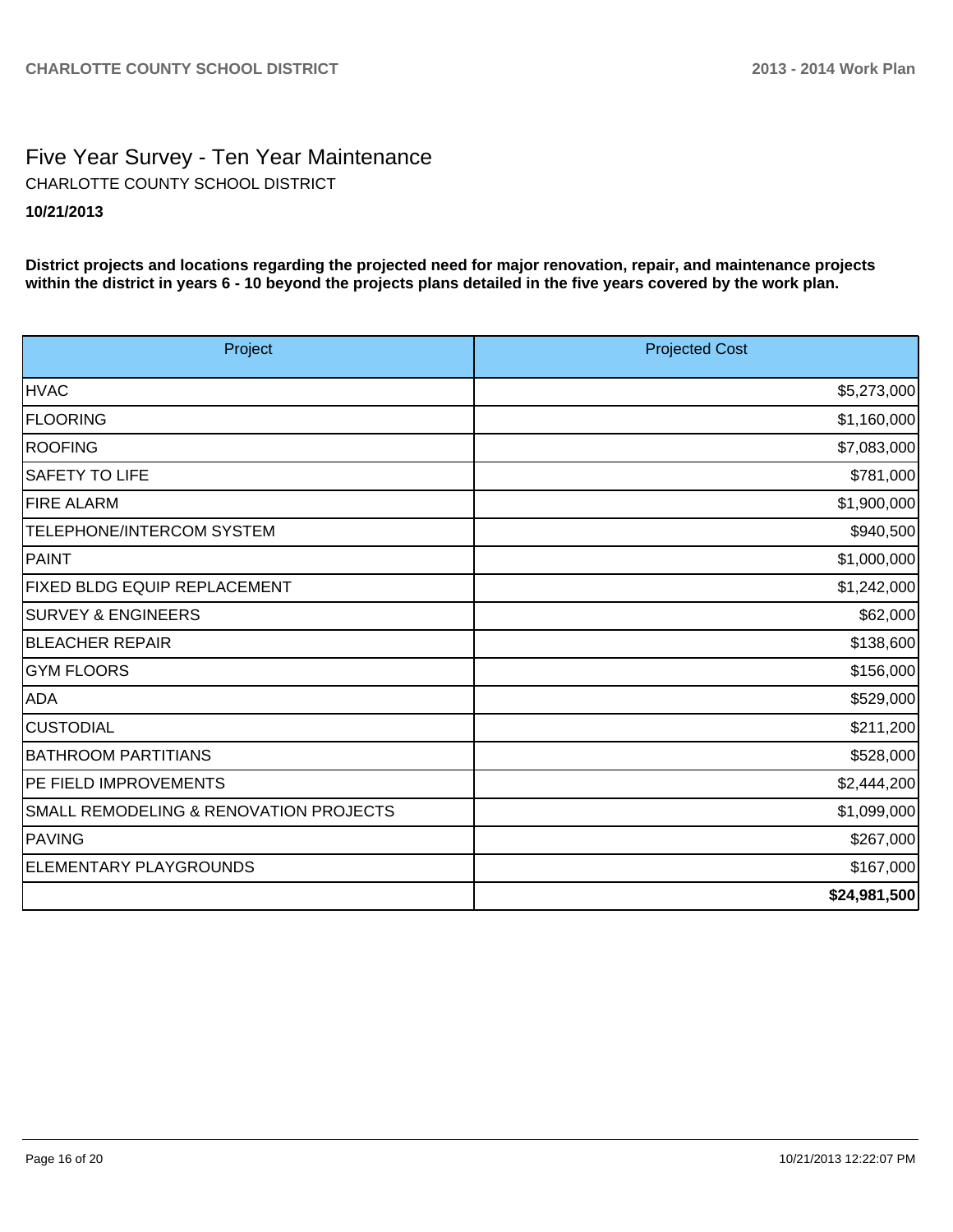# Five Year Survey - Ten Year Utilization **10/21/2013** CHARLOTTE COUNTY SCHOOL DISTRICT

**Schedule of planned capital outlay projects identifying the standard grade groupings, capacities, and planned utilization rates of future educational facilities of the district for both permanent and relocatable facilities.**

| <b>Grade Level</b><br>Projections | <b>FISH Student</b><br><b>Stations</b> | <b>Actual FISH</b><br>Capacity | Actual<br><b>COFTE</b> | Actual<br><b>Utilization</b> | Actual new<br><b>Student</b><br>Capacity to be<br>added/remove<br>d | Projected<br><b>COFTE</b> | Projected<br><b>Utilization</b> |
|-----------------------------------|----------------------------------------|--------------------------------|------------------------|------------------------------|---------------------------------------------------------------------|---------------------------|---------------------------------|
| Elementary -<br>District Totals   | 11,360                                 | 11,360                         | 6,689.67               | 58.89 %                      |                                                                     | 6,420                     | 56.51 %                         |
| IMiddle - District<br>Totals      | 4,785                                  | 4,304                          | 3,670.89               | 85.29 %                      | 76                                                                  | 3,857                     | 88.06 %                         |
| High - District<br>Totals         | 7,707                                  | 7,320                          | 4,762.73               | 65.06 %                      | $-849$                                                              | 5,403                     | 83.50 %                         |
| Other - ESE, etc                  | 1,551                                  | 1,793                          | 620.33                 | 34.60 %                      | $-50$                                                               | 600                       | 34.42 %                         |
|                                   | 25,403                                 | 24,777                         | 15,743.62              | 63.54 %                      | $-823$                                                              | 16,280                    | 67.96 %                         |

**Combination schools are included with the middle schools for student stations, capacity, COFTE and utilization purposes because these facilities all have a 90% utilization factor. Use this space to explain or define the grade groupings for combination schools.**

No comments to report.

Five Year Survey - Twenty Year Capacity CHARLOTTE COUNTY SCHOOL DISTRICT

#### **10/21/2013**

**Schedule of capital outlay projects projected to ensure the availability of satisfactory student stations for the projected student enrollment in K - 12 programs for the future 11 - 20 years beyond the 5-year district facilities work program.**

| Project               | Location, Community, Quadrant or other<br>general location | <b>Projected Cost</b> |
|-----------------------|------------------------------------------------------------|-----------------------|
| INEW ELEMENTARY "A"   | <b>PORT CHARLOTTE</b>                                      | \$30,000,000          |
| NEW MIDDLE SCHOOL "B" | ISOUTH COUNTY                                              | \$60,000,000          |
|                       |                                                            | \$90,000,000          |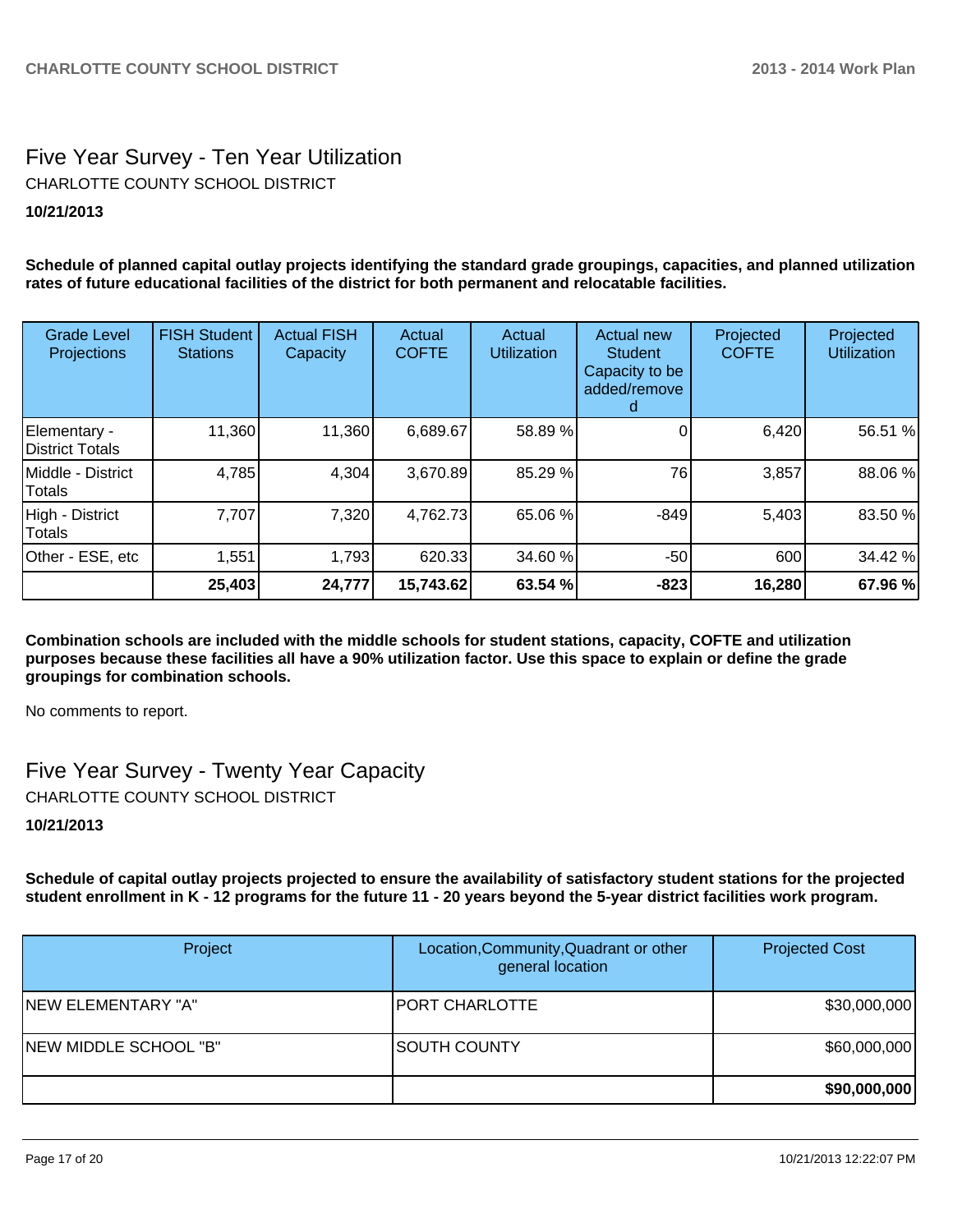# Five Year Survey - Twenty Year Infrastructure **10/21/2013** CHARLOTTE COUNTY SCHOOL DISTRICT

**Proposed Location of Planned New, Remodeled, or New Additions to Facilities in the 11 through 20 out years (Section 28).**

Infrastructure to support New Elementary A & New Middle School B The following schools to be evaluated for comprehensive renewal program: Deep Creek Elementary, Liberty Elementary, Myakka River Elementary, Vineland Elementary

**Plans for closure of any school, including plans for disposition of the facility or usage of facility space, and anticipated revenues in the 11 through 20 out years (Section 29).**

Not Specified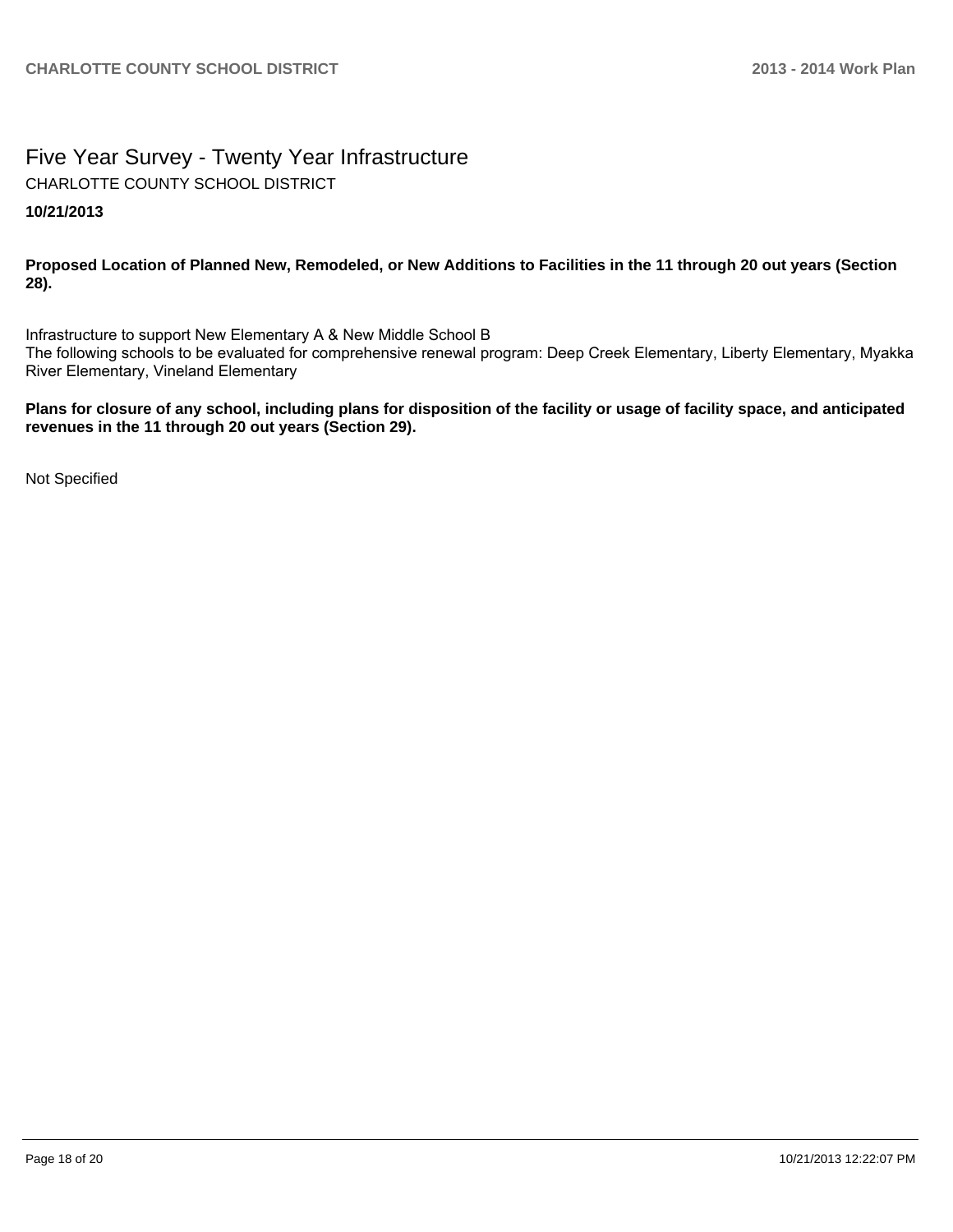# Five Year Survey - Twenty Year Maintenance **10/21/2013** CHARLOTTE COUNTY SCHOOL DISTRICT

**District projects and locations regarding the projected need for major renovation, repair, and maintenance projects within the district in years 11 - 20 beyond the projects plans detailed in the five years covered by the work plan.**

| Project                                           | <b>Projected Cost</b> |
|---------------------------------------------------|-----------------------|
| <b>HVAC</b>                                       | \$11,074,000          |
| <b>FLOORING</b>                                   | \$2,400,000           |
| <b>SAFETY TO LIFE</b>                             | \$14,900,000          |
| <b>FIRE ALARM</b>                                 | \$1,640,000           |
| TELEPHONE/INTERCOM                                | \$4,000,000           |
| PAINT                                             | \$2,000,000           |
| <b>FIXED BLDG EQUIPMENT REPLACEMENT</b>           | \$2,100,000           |
| <b>SURVEY &amp; ENGINEERS</b>                     | \$2,600,000           |
| <b>BLEACHER REPAIR</b>                            | \$129,000             |
| <b>GYM FLOORS</b>                                 | \$291,000             |
| ADA                                               | \$327,600             |
| <b>PE FIELDS</b>                                  | \$1,111,000           |
| <b>CUSTODIAL EQUIPMENT</b>                        | \$5,133,000           |
| <b>BATHROOM PARTITIONS</b>                        | \$444,000             |
| <b>SMALL REMODELING &amp; RENOVATION PROJECTS</b> | \$1,109,000           |
| PAVING                                            | \$2,308,000           |
| <b>ELEMENTARY PLAYGROUNDS</b>                     | \$561,000             |
| <b>ROOFING</b>                                    | \$351,000             |
|                                                   | \$52,478,600          |